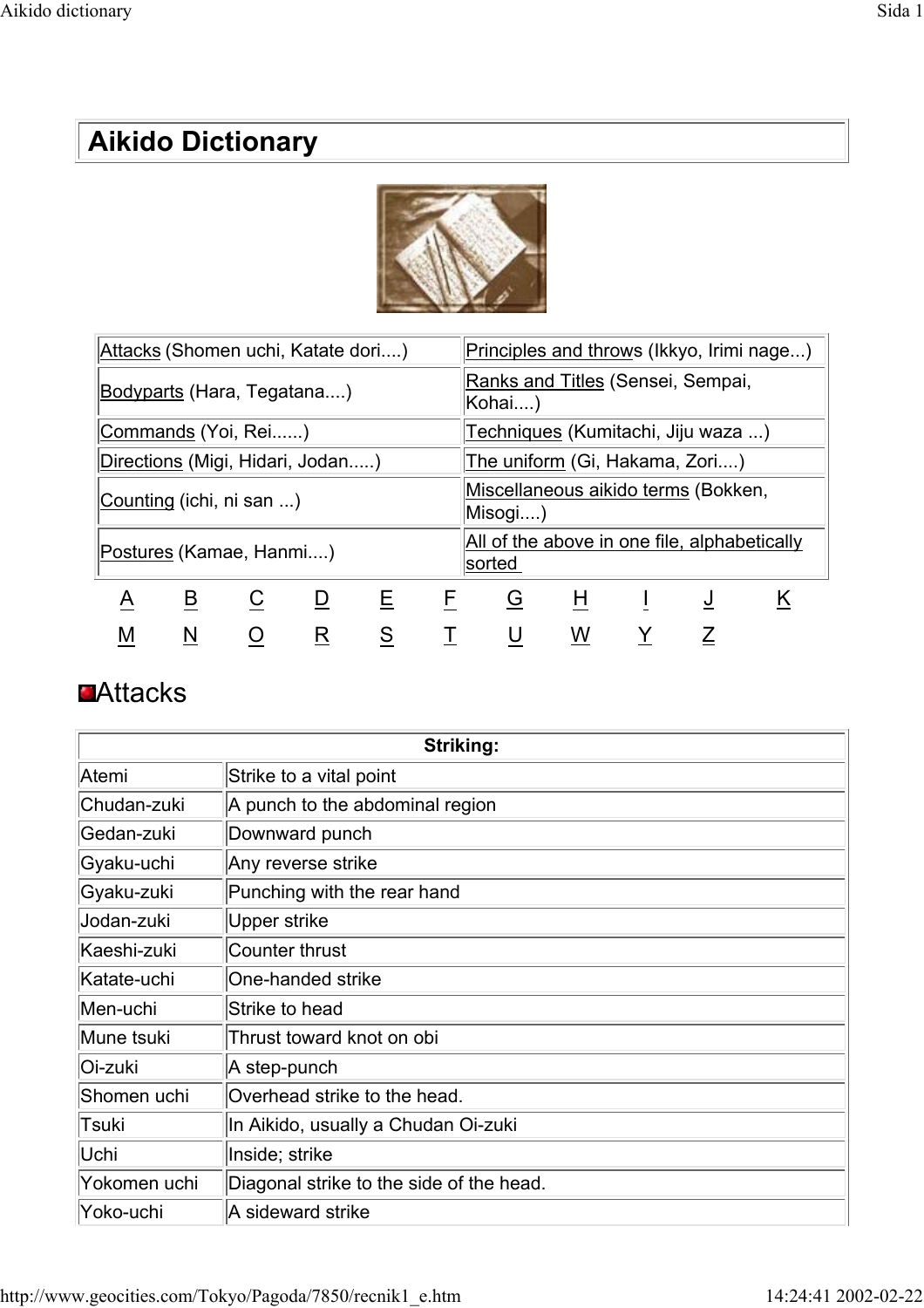| Holds:                  |                                                                                              |  |
|-------------------------|----------------------------------------------------------------------------------------------|--|
| Gyakute-dori            | To grasp with one's hand reversed; to grasp and opponents right wrist with<br>your left hand |  |
| Katate dori             | One hand holding one hand.                                                                   |  |
| Kosadori                | hand grab (katatedori ai-hanmi)                                                              |  |
| Morote dori             | Two hands holding one hand.                                                                  |  |
| lKata dori              | Shoulder hold                                                                                |  |
| Ryokata dori            | Grabbing both shoulders.                                                                     |  |
| Ryote dori              | Two hands holding two hands.                                                                 |  |
| Mune dori               | One or two hand lapel hold.                                                                  |  |
| Hiji dori               | Elbow grab                                                                                   |  |
| Sode dori               | Sleeve grab                                                                                  |  |
| Ushiro eri-dori         | Neck grab from the back (usually the collar :-)                                              |  |
| Ushiro tekubi<br>ldori  | Wrist grab from the back.                                                                    |  |
|                         | Ushiro ryote dori As above from the back.                                                    |  |
| Ushiro ryokata<br>ldori | As above from the back.                                                                      |  |
| Ushiro kubi<br>shime    | Rear choke.                                                                                  |  |

 $\overset{\text{Gore}}{\rightarrow}$ 

# **Body Parts**

| <b>Body Parts:</b> |                                       |  |
|--------------------|---------------------------------------|--|
| Hara               | The abdomen, stomach                  |  |
| Abara              | The ribs                              |  |
| Ago                | <b>Jaw</b>                            |  |
| Ashi               | $\lfloor$ Leg                         |  |
| Ashikubi           | Ankle                                 |  |
| Atama              | Head                                  |  |
| Chototsu           | Atemi point between the eyes          |  |
| Daitai             | The thigh                             |  |
| Denko              | Atemi point at the floating ribs      |  |
| Dokko              | Pressure point behind the ear         |  |
| Empi               | The elbow                             |  |
| Eri                | Lapel; collar                         |  |
| Fukuto             | Atemi point just above inside of knee |  |
| Ganmen             | The face                              |  |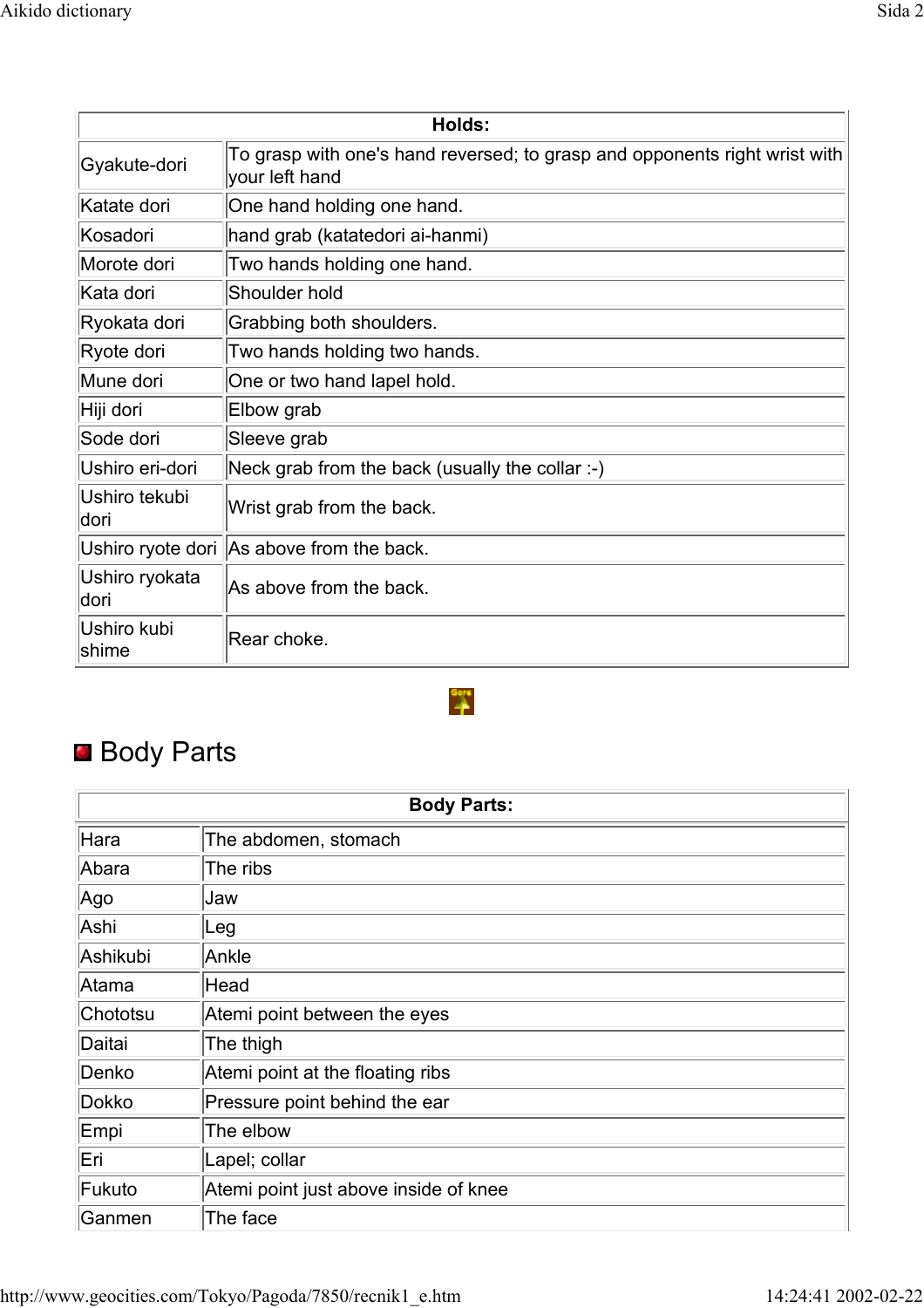| Gekon         | Pressure point below lower lip                             |
|---------------|------------------------------------------------------------|
| Gokoku        | Pressure point in fleshy area between thumb and forefinger |
| Haishu        | Back of the hand                                           |
| Haito         | Ridgehand                                                  |
| Haiwan        | <b>Back of forearm</b>                                     |
| Hiji          | Elbow                                                      |
| Hiji-zume     | Atemi point on inside of elbow                             |
| Hitai         | Forehead                                                   |
| Ippon-ken     | An one-knuckle fist                                        |
| Jinchu        | Pressure point on upper lip below nose                     |
| Jintai        | The body                                                   |
| Jinkai-kyusho | Vital points on the human body                             |
| Juizo         | The kidney area                                            |
| Junchu        | Atemi point on the upper lip                               |
| Kakato        | The heel of the foot                                       |
| Kakuto        | Back of the wrist (for a strike)                           |
| Kashi         | Legs                                                       |
| Katate        | One hand                                                   |
| Keichu        | Atemi point on back of neck                                |
| Kenkokotsu    | Shoulder blades                                            |
| <b>Kikan</b>  | Trachea                                                    |
| Koko          | Area between thumb and forefinger                          |
| Kote          | Wrist                                                      |
| <b>Kubi</b>   | $ {\sf Neck} $                                             |
| Kubi-naka     | Atemi point at base of skull                               |
| Kyusho        | Vital point on body                                        |
| Mata          | The thigh; the groin                                       |
| Men           | Head                                                       |
| Mikazuki      | Atemi at corner of jaw                                     |
| Mimi          | Ears                                                       |
| Morote        | <b>Both hands</b>                                          |
| Mukozune      | Atemi point in middle of shin                              |
| Mune          | <b>Chest</b>                                               |
| Murasame      | Pressure points on each side of neck behind collar bone    |
| <b>Naike</b>  | Pressure point on inside of ankle                          |
| <b>Nukite</b> | Ends of stiffened fingers                                  |
| Seika-tanden  | Lower abdomen                                              |
| Seiken        | Front of fist                                              |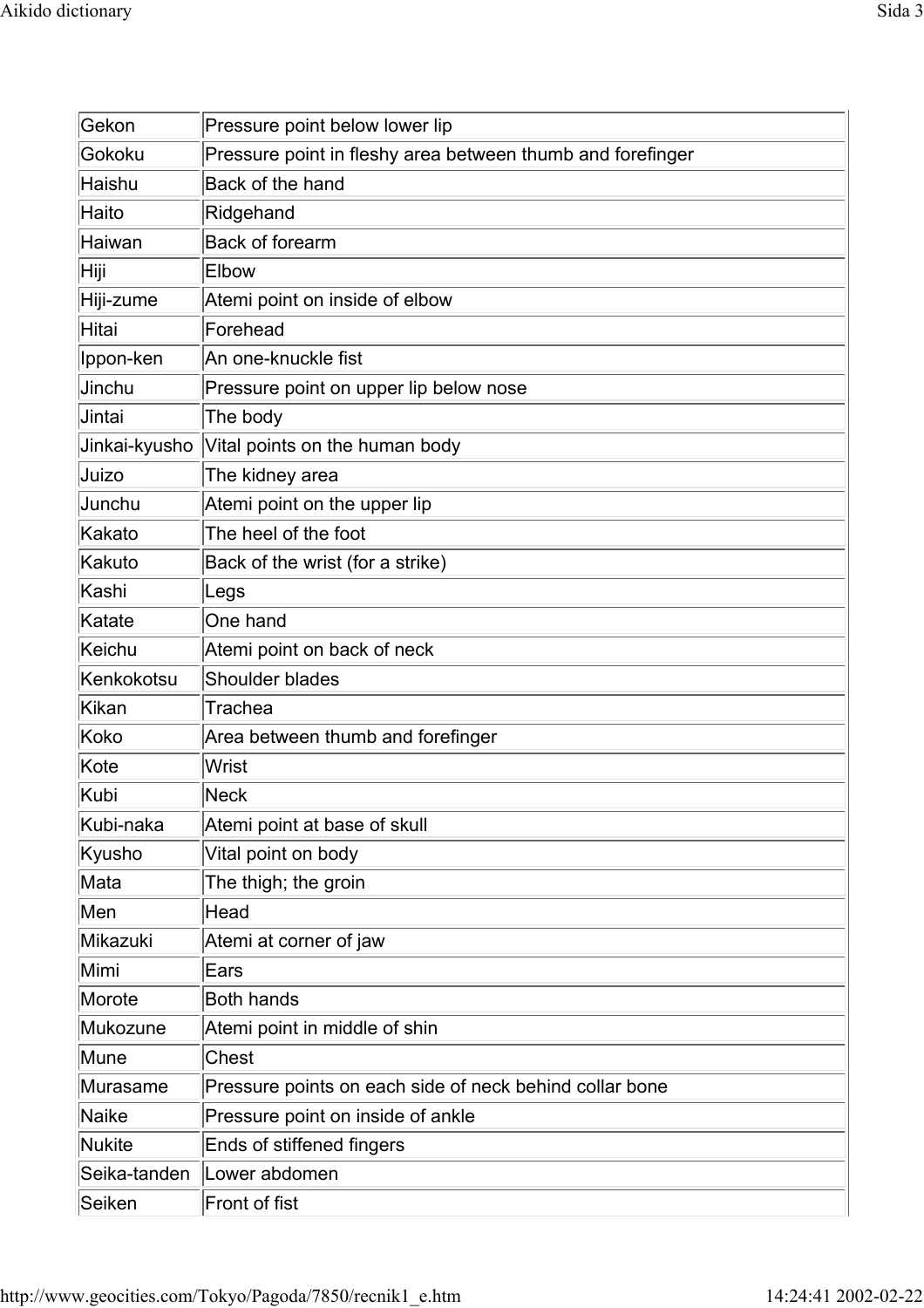| Seikichu      | The spine                  |
|---------------|----------------------------|
| Senaka        | The back of the body       |
| Shintai       | The body                   |
| Shita hara    | Lower abdomen              |
| Shomen        | Face                       |
| Shuhai        | Back of the hand           |
| Shuto         | Edge of hand               |
| Sode          | Sleeve                     |
| Sokei         | Groin                      |
| Sokuso        | Tips of toes (for kicking) |
| Sokutei       | Bottom of heel             |
| Sokuto        | Edge of foot               |
| <b>Tanden</b> | Abdomen                    |
| Tegatana      | The arm as sword           |
| Teisho        | Heel of the hand           |
| Tekubi        | <b>Wrist</b>               |
| Te-no-hira    | Palm of hand               |
| Tento         | Atemi point on top of head |
| Tettsui       | Hammer fist                |
| Te-ura        | Inside of wrist            |
| Ude           | The arm                    |
| Uraken        | <b>Back of fist</b>        |
| Waki          | Side; armpit               |
| Wakikage      | Atemi point in armpit      |
| Yokomen       | Side of the head           |
| Yubi          | Finger                     |
| Zengaku       | Forehead                   |
| Zenshin       | The entire body            |
| Zenwan        | Forearm                    |

# **Counting**

| <b>Counting:</b> |              |       |
|------------------|--------------|-------|
|                  | Ichi         | one   |
| 12               | 'N.          | ltwo  |
| 13               | <b>San</b>   | three |
| 14               | Shi (or yon) | four  |

 $\overset{\text{Gore}}{\rightarrow}$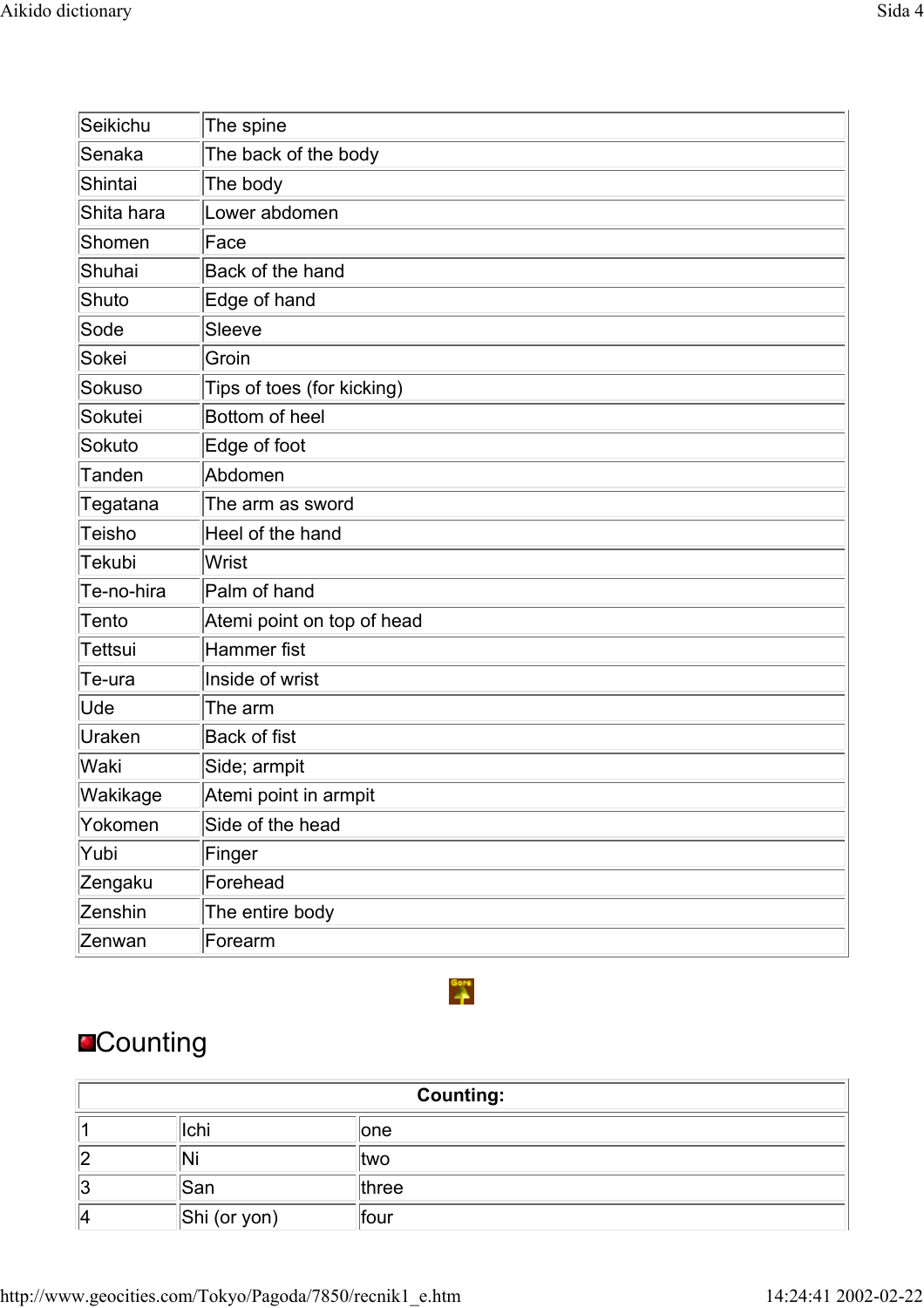| 5     | Go                                              | five                                                                                                                                                                                                                                                                                                                                                                                                                                           |
|-------|-------------------------------------------------|------------------------------------------------------------------------------------------------------------------------------------------------------------------------------------------------------------------------------------------------------------------------------------------------------------------------------------------------------------------------------------------------------------------------------------------------|
| 6     | Roku                                            | six                                                                                                                                                                                                                                                                                                                                                                                                                                            |
| 7     | Shichi (or nana)                                | seven                                                                                                                                                                                                                                                                                                                                                                                                                                          |
| 8     | Hachi                                           | eight                                                                                                                                                                                                                                                                                                                                                                                                                                          |
| 9     | Kyu                                             | nine                                                                                                                                                                                                                                                                                                                                                                                                                                           |
| 10    | Jyu                                             | ∣ten                                                                                                                                                                                                                                                                                                                                                                                                                                           |
| 11    | Jyu ich                                         | ten (and) one                                                                                                                                                                                                                                                                                                                                                                                                                                  |
| 12    | Jyu ni                                          | ten (and) two                                                                                                                                                                                                                                                                                                                                                                                                                                  |
| 13    | Jyu san                                         | ten (and) three                                                                                                                                                                                                                                                                                                                                                                                                                                |
| 14    | Jyu shi or Jyu yon                              | ten (and) four etc.                                                                                                                                                                                                                                                                                                                                                                                                                            |
| 36    | San jyu roku                                    | $3$ tens and 6                                                                                                                                                                                                                                                                                                                                                                                                                                 |
| 43    | Yon jyu san                                     | 4 tens and 3                                                                                                                                                                                                                                                                                                                                                                                                                                   |
| 72    | Nana jyu ni                                     | 7 tens and 2                                                                                                                                                                                                                                                                                                                                                                                                                                   |
| 99    | Kyu jyu kyu                                     | 9 tens and 9                                                                                                                                                                                                                                                                                                                                                                                                                                   |
| 100   | Hyaku                                           |                                                                                                                                                                                                                                                                                                                                                                                                                                                |
| 1000  | Sen                                             |                                                                                                                                                                                                                                                                                                                                                                                                                                                |
| 10000 | Man                                             |                                                                                                                                                                                                                                                                                                                                                                                                                                                |
| 101   | Hyaku ichi                                      | hundred (and) one                                                                                                                                                                                                                                                                                                                                                                                                                              |
| 201   | Ni hyaku ichi                                   | two hundred (and) one                                                                                                                                                                                                                                                                                                                                                                                                                          |
| 546   | Go hyaku yon jyu<br> roku                       | five hundred (and) four tens (and) six                                                                                                                                                                                                                                                                                                                                                                                                         |
| 3427  | San zen yon hyaku<br>ni jyu nana (or<br>shichi) | note that "sen" becomes "zen" after a voiced consonant<br>line "n"                                                                                                                                                                                                                                                                                                                                                                             |
| 33456 | San man san zen<br> yon hyaku go jyu<br>roku    |                                                                                                                                                                                                                                                                                                                                                                                                                                                |
|       | Some anomalies:                                 | • Use "shi" for "four" only in the single digit column.<br>So, you can use "shi" or "yon" in 3654, but use "yon"<br>for 40, 400, 4000, etc.<br>• Use "shichi" for "seven" only in the single digit<br>column. So, you can use "shichi" or "nana" in 9607,<br>but use "nana" for 70, 700, 7000, etc.<br>• 600 = "roppyaku" (not "rokyu hyaku")<br>$\bullet$ 800 = "happyaku" (not "hachi hyaku")<br>$\bullet$ 8000 = "hassen" (not "hachi sen") |

# $\overset{\text{Gorr}}{\rightarrow}$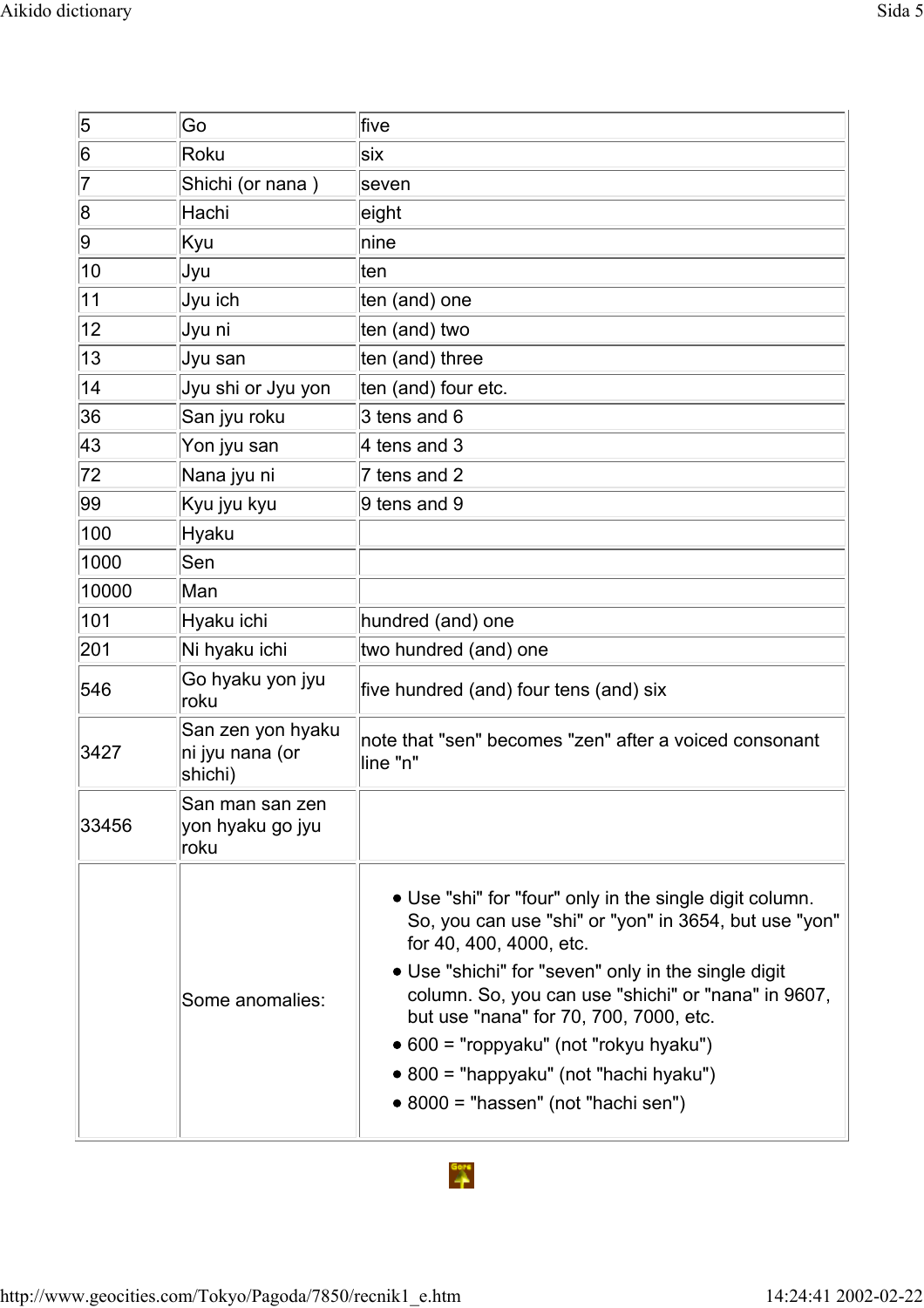## **■ Commands**

| <b>Commands in the dojo:</b> |                                                                                    |  |
|------------------------------|------------------------------------------------------------------------------------|--|
| Ato                          | Move back                                                                          |  |
| Hajime                       | <b>Start</b>                                                                       |  |
| Hayaku                       | Quickly                                                                            |  |
| Kiyotsukete                  | Be careful                                                                         |  |
| Koutai                       | Change                                                                             |  |
| Mate                         | Wait                                                                               |  |
| Mawatte                      | Turn around                                                                        |  |
| Mokuso                       | Close the eyes, meditation                                                         |  |
| <b>Suwatte</b>               | Sit down                                                                           |  |
| <b>Tatte</b>                 | Raise                                                                              |  |
| Yame                         | <b>Stop</b>                                                                        |  |
| Yoi                          | Ready                                                                              |  |
| Yukuri                       | Slow                                                                               |  |
| Yuru yaka ni                 | Smooth                                                                             |  |
| Shinzen ni rei               | Bow to shrine                                                                      |  |
| Sensei ni rei                | Bow to sensei                                                                      |  |
| Joseki ni rei                | Bow to the high section of the dojo                                                |  |
| Kamiza ni rei                | Bow to kamiza (gods)                                                               |  |
| Otagai ni rei                | Bow to each other                                                                  |  |
| Rei                          | Bow                                                                                |  |
|                              | <b>Words:</b>                                                                      |  |
| Arigato                      | Thank you (informal)                                                               |  |
| Domo                         | Thanks (informal)                                                                  |  |
| Domo arigato                 | Thank you (formal)                                                                 |  |
| Domo arigato<br>gozaimasu    | Thank you very much (very formal) (for something that is<br>happening)             |  |
| Domo arigato<br>gozaimas'ta  | Thank you very much (very formal) (for something that has just<br>ended)           |  |
| Dozo                         | Please go ahead                                                                    |  |
| Gomen nasai                  | Excuse me, I'm sorry                                                               |  |
| Onegaishimasu                | Please (when asking for something, usually as in Please lets<br>practice together) |  |
| Sumimasen                    | Excuse me (to attract attention)                                                   |  |
| Hai                          | Yes                                                                                |  |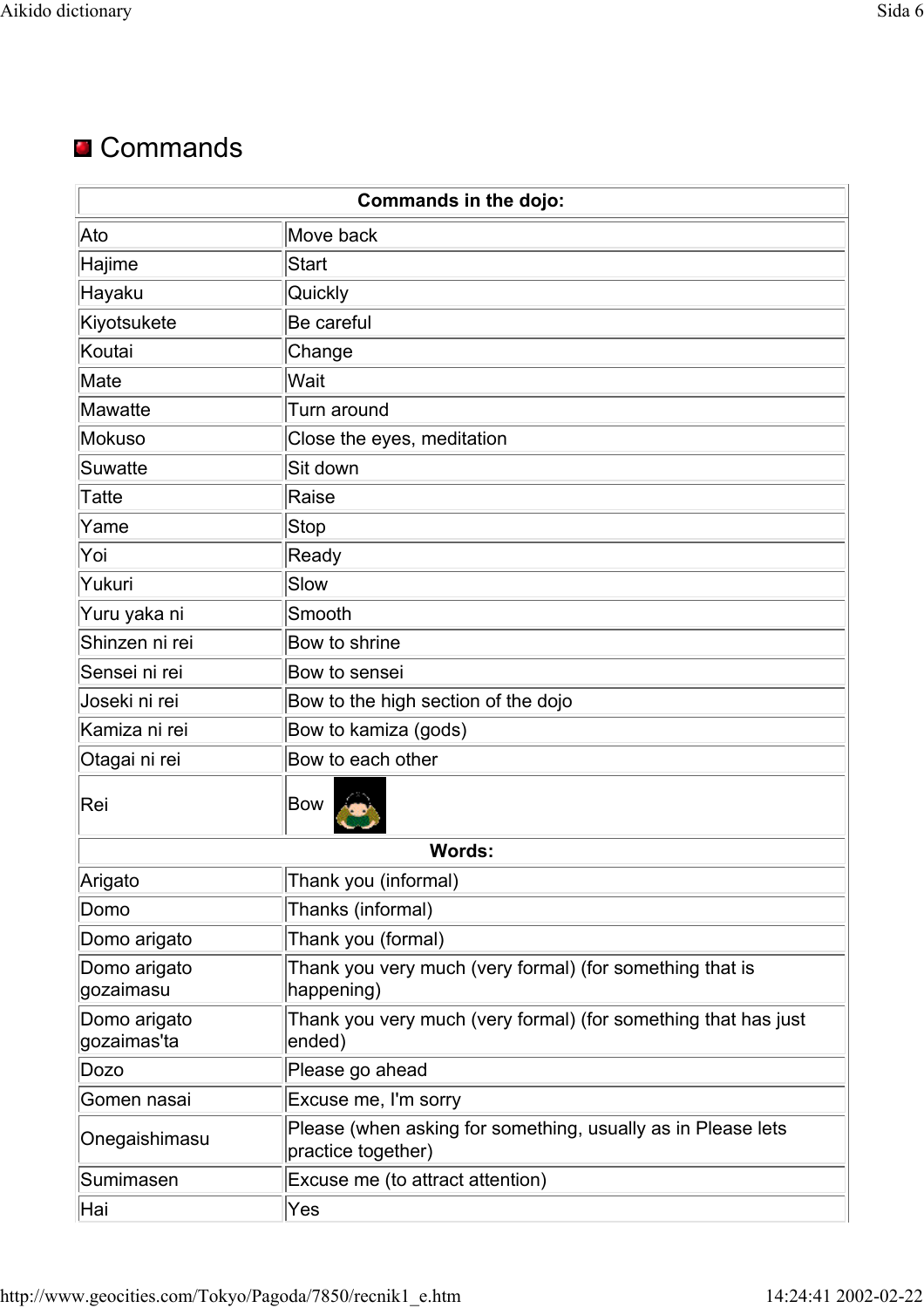| lie                      | ١N<br>◥◡   |
|--------------------------|------------|
| <i>Waka</i><br>akarımasu | understand |

 $\overset{\text{Gorr}}{\rightarrow}$ 

### **Directions**

| <b>Directions:</b> |                                    |  |
|--------------------|------------------------------------|--|
| Mae                | Forward                            |  |
| Migi               | Right                              |  |
| Hidari             | Left                               |  |
| Ushiro             | Rearward, behind                   |  |
| Omote              | Front                              |  |
| Ura                | <b>Back</b>                        |  |
| Uchi               | Inside                             |  |
| Soto               | Outside                            |  |
| Jodan              | High                               |  |
| Chudan             | Middle                             |  |
| Gedan              | Low                                |  |
|                    | Chokkaku Right angles              |  |
| Heiko              | Parallel                           |  |
| Massugu            | Straight ahead                     |  |
| Naname             | Diagonal                           |  |
| Otoshi             | Dropping                           |  |
| Shomen             | Straight ahead                     |  |
| Ue                 | Up                                 |  |
| Yoko               | Horizontal, to the side            |  |
| Asoko              | Over there                         |  |
| Gyaku              | Reverse, opposite, inverted        |  |
| Hantai             | The other way around               |  |
| Kiku               | Lower                              |  |
| Komi               | Coming close or drawing near.      |  |
| Soko               | There, that position               |  |
| Hantai-ni          | In the opposite direction          |  |
| Happo              | The eight sides; in all directions |  |
| Ichimonji          | A straight line                    |  |
|                    | Chokusen A straight line           |  |
| Naka               | Center                             |  |
| Naka ni            | To the center                      |  |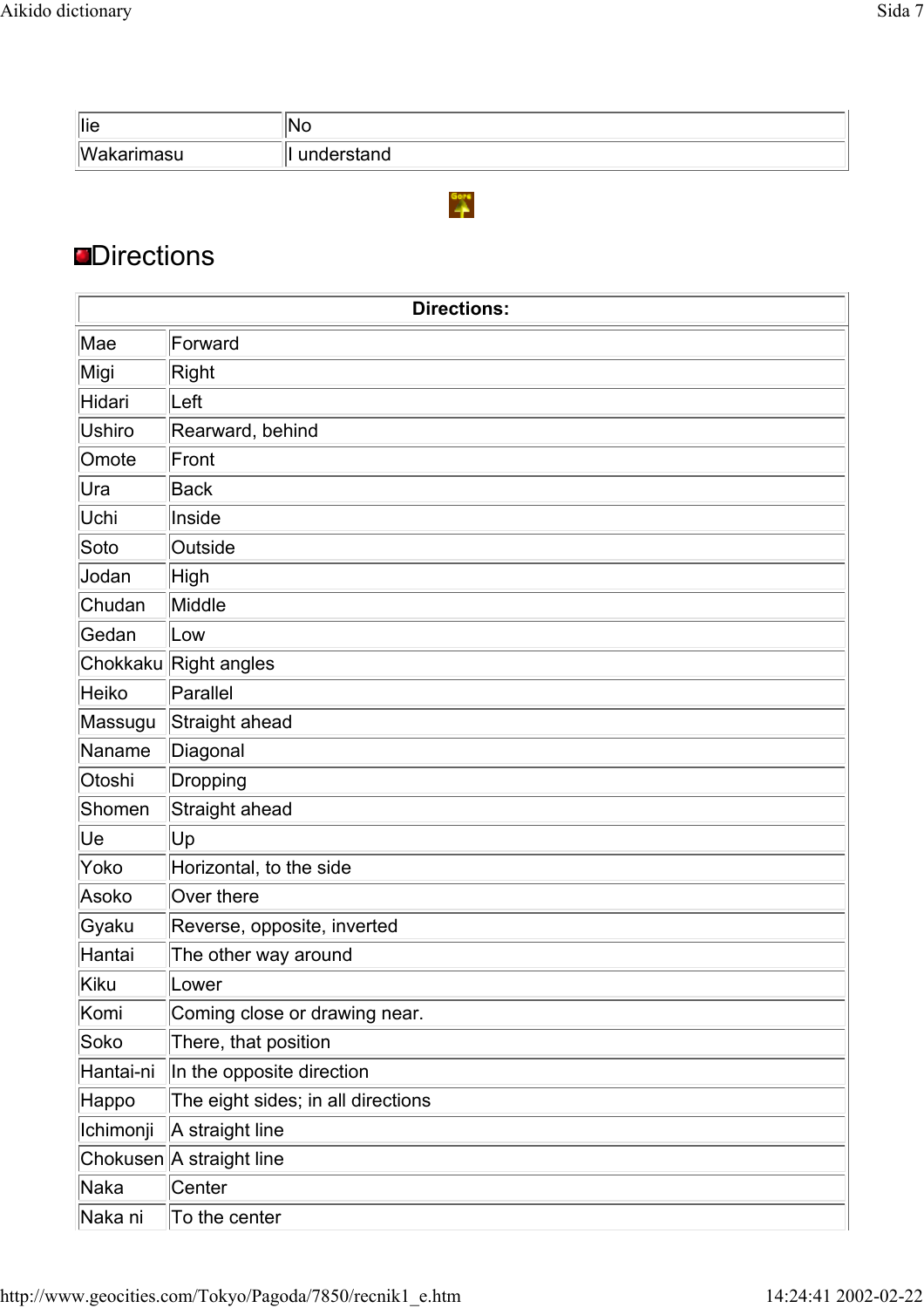| <b>Waki</b> | armpit<br>Side;  |
|-------------|------------------|
| Zenpo       | $r \sim$<br>viil |

 $\rightarrow$ 

#### **<u></u>**Postures

|                        | <b>Postures:</b>                                                                                                                                                                                                |  |
|------------------------|-----------------------------------------------------------------------------------------------------------------------------------------------------------------------------------------------------------------|--|
| Hanmi                  | Half forward stance.                                                                                                                                                                                            |  |
| Hitoemi                | Equal stance, feet parallel forward                                                                                                                                                                             |  |
| lai goshi              | Hips lowered, stable position.                                                                                                                                                                                  |  |
| lai hiza,<br>Tate hiza | Kneeling on one calf.                                                                                                                                                                                           |  |
| Kamae                  | Posture, stance.                                                                                                                                                                                                |  |
| Kiza                   | Kneeling, but up on the toes.                                                                                                                                                                                   |  |
| Seiza                  | Kneeling on both calves.                                                                                                                                                                                        |  |
| Tachi                  | Standing.                                                                                                                                                                                                       |  |
| Chudan                 | Middle kamae, sword in middle, seigan is a chudan gamae.                                                                                                                                                        |  |
| Gedan                  | Lower level, sword pointed down.                                                                                                                                                                                |  |
| Hasso<br>gamae         | Figure 8 stance, sword by side of head. Usually hasso hidari, sword on right, left<br>foot forward.                                                                                                             |  |
| Jodan                  | Upper level, sword above head. Usually hidari jodan, left foot forward.                                                                                                                                         |  |
| Karuma                 | like waki gamae, blade horizontal.                                                                                                                                                                              |  |
| Kasumi                 | Arms crossed over to hide technique (mountain mist).                                                                                                                                                            |  |
| Kongo                  | Blade vertical in front of face.                                                                                                                                                                                |  |
| Seigan                 | Natural step, fundamental kamae.                                                                                                                                                                                |  |
| lWaki<br>gamae         | Sword pointed down and back, for a sutemi (sacrifice) waza. Usually sword on<br>right side (migi waki gamae), left foot forward. Other purpose - hiding length of<br>sword, especially in case of a broken one. |  |

# **OPrinciples and throws**

| <b>Principles:</b> |                                                  |
|--------------------|--------------------------------------------------|
| lkkyo              | 1. principle = oshi taoshi, ude osae             |
| Nikyo              | $ 2.$ principle = kote mawashi, kotemaki         |
| Sankyo             | $\vert$ 3. principle = kote hineri, shibori-kime |
| Yonkyo             | $ 4.$ principle = tekubi osae                    |
| Gokyo              | $ 5.$ principle = kuji-osae                      |

 $\mathbf{r}$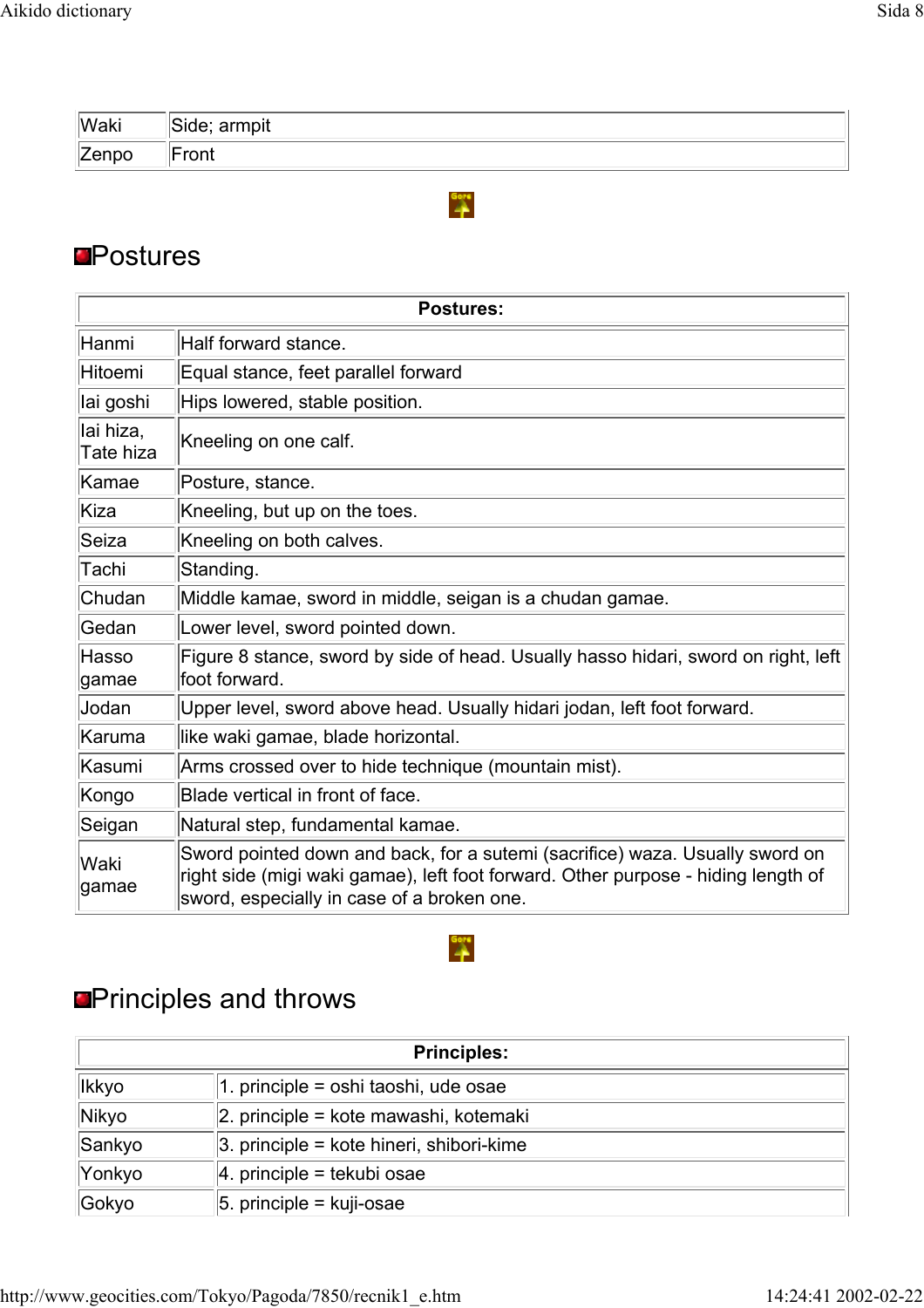| Throws:                    |                                                                                                                        |
|----------------------------|------------------------------------------------------------------------------------------------------------------------|
| Irimi nage                 | Entering throw ("20 year technique")                                                                                   |
| Juji nage, juji<br>∣garami | Arm entwining throw ("No. 10 throw", since the arms form the japanese<br>sign for 10 "+". arms crossed, elbows locked) |
| Kaiten nage                | Rotary throw. uchi-kaiten nage and soto-kaiten nage (inside and outside)                                               |
| Kokyu ho                   | morotetori kokyu nage or ryotemochi kokynage ude-oroshi irimi                                                          |
| Kokyu nage                 | Breath throw (There are a zillion of these in Aikido. Most of them just<br>variations of the basic techniques)         |
| Koshi nage                 | $ $ Hip throw                                                                                                          |
| Kote gaeshi                | Wrist turn-out                                                                                                         |
| Shiho nage                 | Four direction throw                                                                                                   |
| Tenchi nage                | Heaven and earth throw                                                                                                 |
| Aiki otoshi                | entering more deeply and picking up uke's off-side leg                                                                 |
| Maki otoshi                | nage ends up down on one knee, having thrown uke over nage's shoulder                                                  |
| Suni gaeshi                | corner throw                                                                                                           |
| Sumi otoshi                | Corner drop                                                                                                            |
|                            | Ushiro udoroshi pull down from behind                                                                                  |
| Kokyu dosa                 | Breath-power movement (from seiza)                                                                                     |
| Ganseki otoshi             | Arm bar with elbow braced over shoulder                                                                                |

 $\ddot{\hat{z}}$ 

# **Ranks and titles**

| <b>Ranks and titles:</b> |                                                                                                                       |
|--------------------------|-----------------------------------------------------------------------------------------------------------------------|
| Kohai                    | Junior student                                                                                                        |
| Sempai                   | Senior student                                                                                                        |
| Sensei                   | Instructor                                                                                                            |
| Shihan                   | A senior teacher, properly used within the school only, when outside, use sensei                                      |
| Kyu                      | Student grade, from 6 up to 1, the nanakyu, rokyu, gokyu, yonkyu, sankyu,<br> nikkyu , ikkyu                          |
| Dan                      | More advanced grades, from 1 to 10: shodan, nidan, sandan, yondan, godan,<br>rokudan, nanadan, hachidan, kudan, judan |
|                          | Yudansha Members with dan grades                                                                                      |
|                          | Mudansha Members with kyu grades                                                                                      |
| Soke                     | Head of style (actually head of family, unifier of gods and lineage)                                                  |
| Doshu                    | Head of the way (currently Kisshomaru Ueshiba)                                                                        |
| Kaicho                   | "Owner" of school (organization) eg. Sei Do Kai                                                                       |
| Kancho                   | "Owner" of school (building, hall) eg. Yugen Kan                                                                      |
| Dojo-cho                 | "Leader" of a dojo                                                                                                    |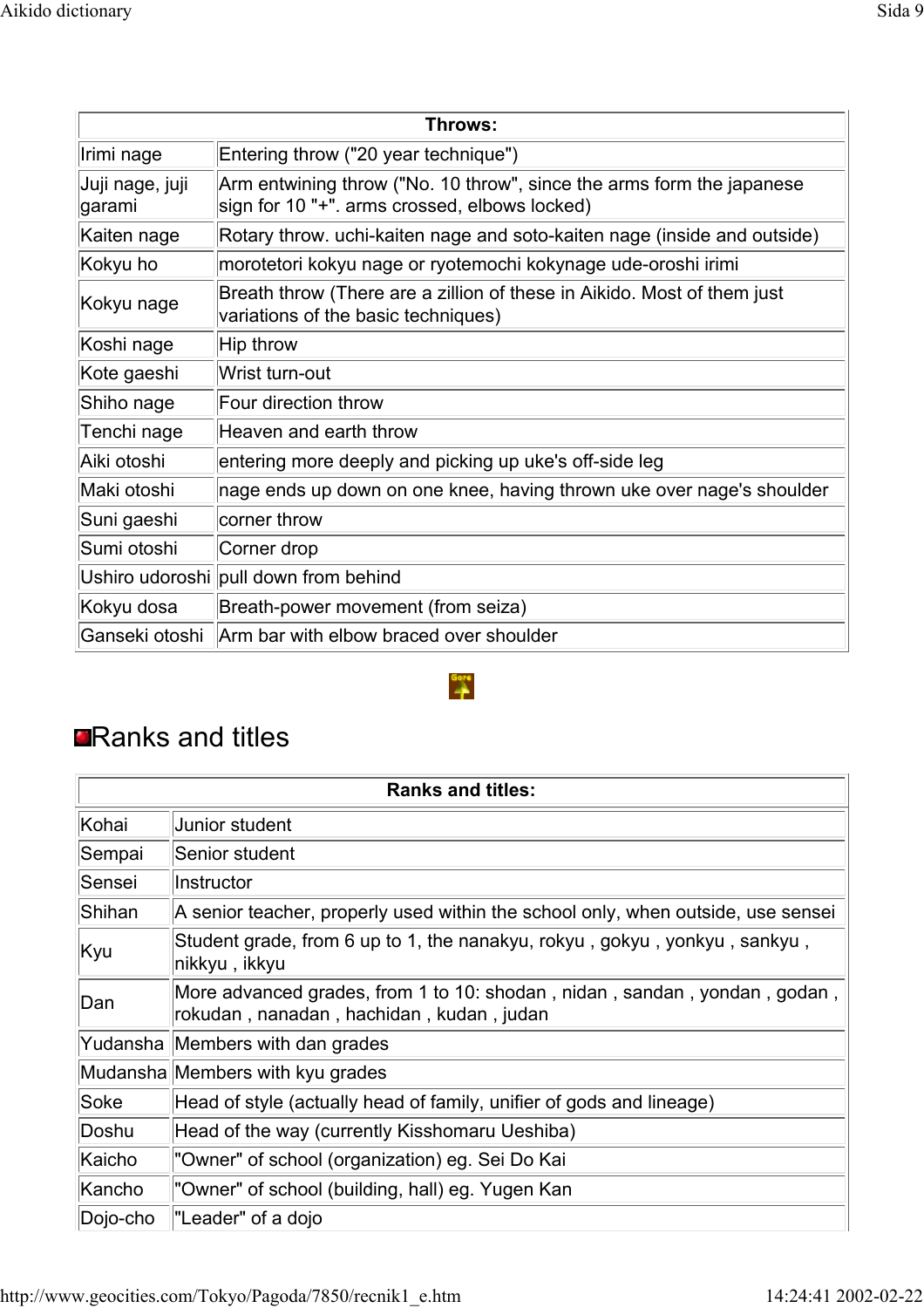O Sensei Great Teacher (Ueshiba, Morihei)

# $\overset{\text{Gore}}{\rightarrow}$

# **OTechniques**

| <b>Techniques:</b>     |                                                                                                                                         |
|------------------------|-----------------------------------------------------------------------------------------------------------------------------------------|
| <b>Ukemi</b>           | Lit. "receiving with the body"                                                                                                          |
| Kumitachi              | Sword partnership practice                                                                                                              |
| Kumijo                 | Staff partnership practices                                                                                                             |
| Tachi dori             | Sword takeaways                                                                                                                         |
| Tanto dori             | Knife takeaways                                                                                                                         |
| Atemi-waza             | Techniques to strike a vital point                                                                                                      |
| Hanashi-waza           | Techniques from escaping from holds; also known as hazushi-waza                                                                         |
| Hanmi-handachi<br>waza | One person standing, one person sitting techniques                                                                                      |
| Henka waza             | Varied technique. Especially beginning one technique and changing to<br>another in mid-execution                                        |
| Hitori waza            | "invisible partner practice"                                                                                                            |
| ∣Jiju waza             | Free-style practice of techniques. Usually a set of attacks or techniques. It<br>is different from Randori where everything is allowed. |
| Kaeshi-waza            | Counter techniques                                                                                                                      |
| Kansetsu-waza          | Dislocation techniques                                                                                                                  |
| Katame-waza            | Grappling techniques; consisting of osae waza, kensetsu waza, and shime<br>waza                                                         |
| Kihon-waza             | <b>Fundamental techniques</b>                                                                                                           |
| Nagashi waza           | Flowing from one technique to next                                                                                                      |
| Ne waza                | Grappling techniques                                                                                                                    |
| Oji waza               | To block and then counterattack                                                                                                         |
| Omote waza             | Techniques that are revealed to the public                                                                                              |
| Osae waza              | Pinning techniques                                                                                                                      |
| Shi waza               | A counter technique                                                                                                                     |
| Sukashi waza           | Techniques performed without allowing the attacker to complete a grab or<br>to initiate a strike.                                       |
| Sutemi waza            | a technique accomplished by sacrificing your body                                                                                       |
| Suwari waza            | Techniques executed with both uke and nage in a seated position.                                                                        |
| Tachi waza             | Standing techniques.                                                                                                                    |
| Te-waza                | Hand techniques (as opposed to weapons)                                                                                                 |
| Uchi-waza              | Striking techniques                                                                                                                     |
| Ushiro-waza            | Techniques from rear attacks                                                                                                            |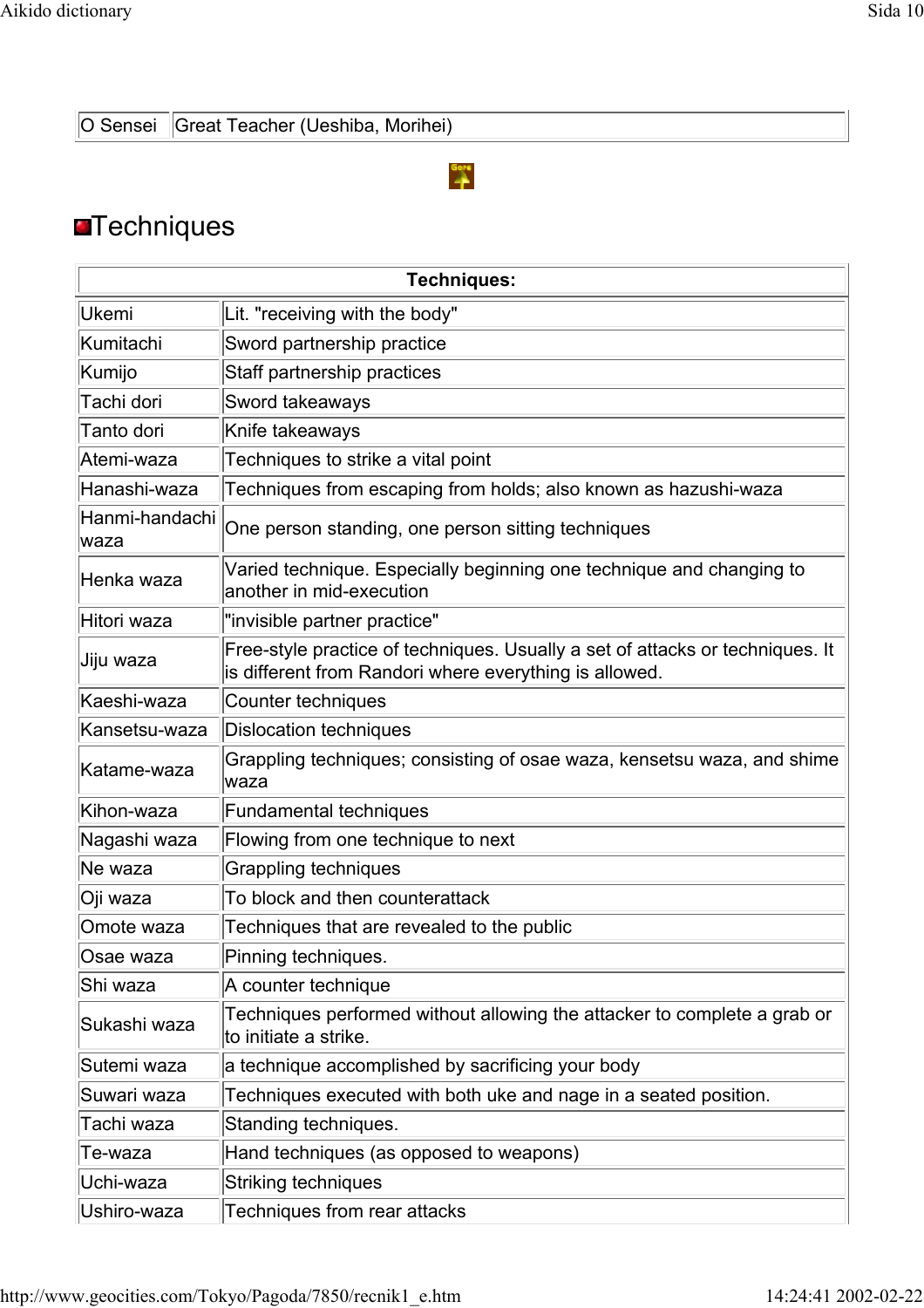Uke-waza **Blocking techniques** 

### $\frac{q_{\text{opt}}}{q}$

# **The uniform**

| The uniform:           |                                                                                                |
|------------------------|------------------------------------------------------------------------------------------------|
| Tenugui                | Small hand cloth to wipe face. Also worn under the helmet in kendo.                            |
| Keiko gi, do gi,<br>gı | Practice uniform.                                                                              |
| Embu gi                | Demonstration top / uniform.                                                                   |
| Kesa                   | Lapel / part of monk's costume hanging from left shoulder.                                     |
| Mon                    | Family crests on uniform                                                                       |
| Montsuki               | Wide sleaved top with mon on chest, sleeve and back.                                           |
| Sode                   | Sleeve, on practice top.                                                                       |
| Tanomo                 | Large sleeves on formal tops.                                                                  |
| Uwa gi                 | Practice top.                                                                                  |
| Zekken                 | Chest patch embroidered with own name and dojo name.                                           |
| Obi                    | Belt (White belt, Black belt                                                                   |
| Hakama                 | Split skirt, wide legged pants.                                                                |
| Hera                   | Peg in back of hakama.                                                                         |
| Matadachi              | Split in side of hakama.                                                                       |
| Koshiita               | Back plate on hakama.                                                                          |
| Tabi                   | Japanese sock-slippers used in dojo.                                                           |
| Zori                   | Japanese sandals for use outside dojo. Sandals worn off the mat to help<br>keep the mat clean! |

# Miccellaneus aikido terms

| Term          | <b>Definition</b>                                                                                                                                                                                                                                                                                                                                                                                                                                                                                                                           |
|---------------|---------------------------------------------------------------------------------------------------------------------------------------------------------------------------------------------------------------------------------------------------------------------------------------------------------------------------------------------------------------------------------------------------------------------------------------------------------------------------------------------------------------------------------------------|
| <b>Agatsu</b> | "Self victory." According to the founder, true victory (MASAKATSU) is the<br>victory one achieves over oneself (AGATSU). Thus one of the founder's<br>"slogans" was MASAKATSU AGATSU -- "The true victory of self-mastery."                                                                                                                                                                                                                                                                                                                 |
| Aikido        | The word "aikido" is made up of three Japanese characters: Al -<br>harmony, $\overline{\mathbb{S}}$ KI - spirit, mind, or universal energy, $\overline{\mathbb{S}}$ DO - the Way. Thus<br>aikido is "the Way of Harmony with Universal Energy." However, AIKI may<br>also be interpreted as "accommodation to circumstances." This latter<br>interpretation is somewhat non-standard, but it avoids certain undesirable<br>metaphysical commitments and also epitomizes quite well both the physical<br>and psychological facets of aikido. |

Gore<br>A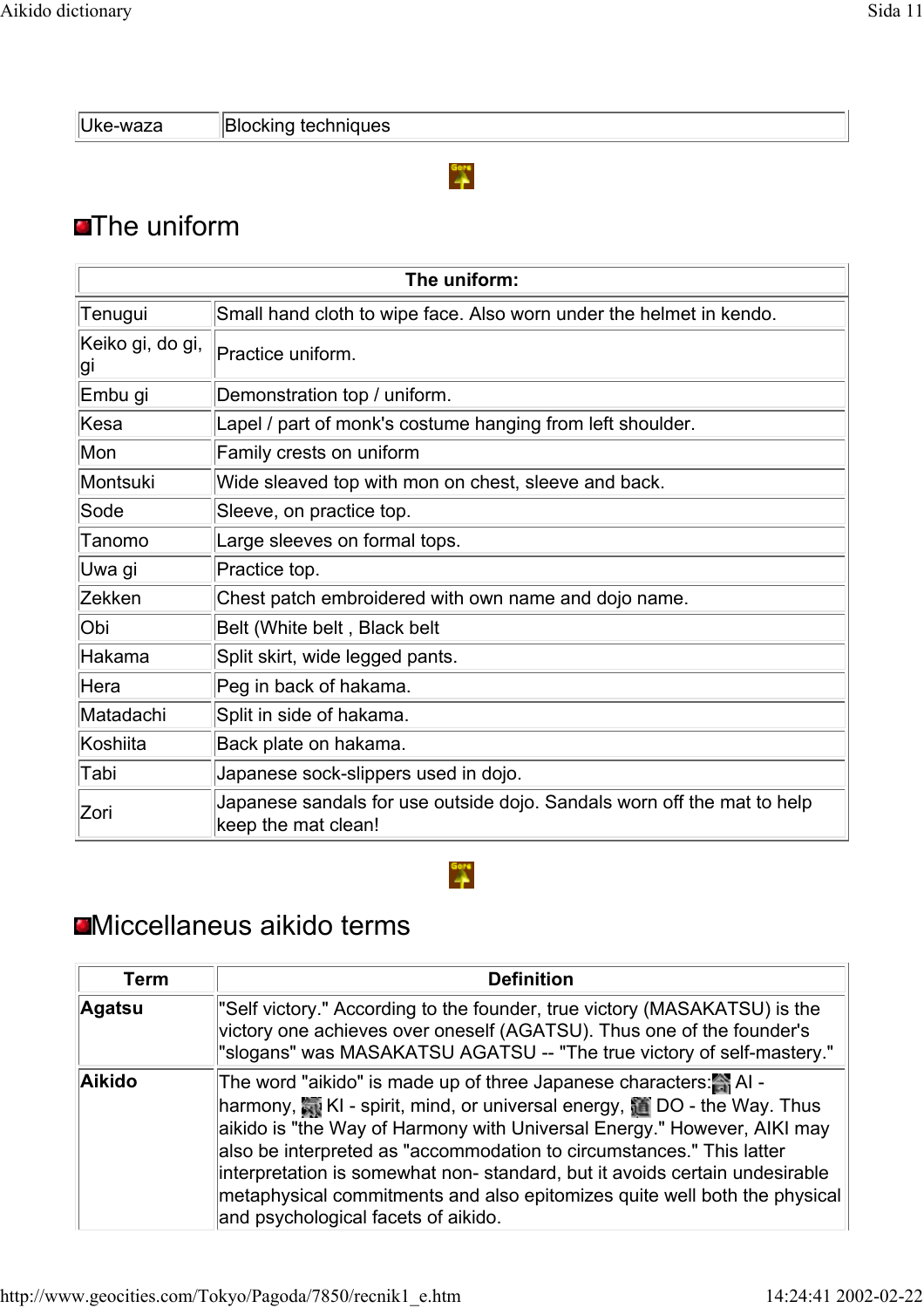| Aikidoka                          | A practitioner of aikido.                                                                                                                                                                                                                                                                                                                                                                                                                                                                                                                                                                                                                        |
|-----------------------------------|--------------------------------------------------------------------------------------------------------------------------------------------------------------------------------------------------------------------------------------------------------------------------------------------------------------------------------------------------------------------------------------------------------------------------------------------------------------------------------------------------------------------------------------------------------------------------------------------------------------------------------------------------|
| <b>Aikikai</b>                    | "Aiki association." A term used to designate the organization created by the<br>founder for the dissemination of aikido.                                                                                                                                                                                                                                                                                                                                                                                                                                                                                                                         |
| Ai Nuke                           | "Mutual escape." An outcome of a duel where each participant escapes<br>harm. This corresponds to the ideal of aikido according to which a conflict is<br>resolved without injury to any party involved.                                                                                                                                                                                                                                                                                                                                                                                                                                         |
| Ai Uchi                           | "Mutual kill." An outcome of a duel where each participant kills the other. In<br>classical Japanese swordmanship, practitioners were often encouraged to<br>enter a duel with the goal of achieving at least an AI UCHI. The resolution<br>to win the duel even at the cost of one's own life was thought to aid in<br>cultivating an attitude of single-minded focus on the task of cutting down<br>one's opponent. This single-minded focus is exemplified in aikido in the<br>technique, IKKYO, where one enters into an attacker's range in order to<br>effect the technique.                                                               |
| Ashi Sabaki                       | Footwork. Proper footwork is essential in aikido for developing strong<br>balance and for facilitating ease of movement.                                                                                                                                                                                                                                                                                                                                                                                                                                                                                                                         |
| <b>Atemi</b>                      | (lit. Striking the Body) Strike directed at the attacker for purposes of<br>unbalancing or distraction. Atemi is often vital for bypassing or "short-<br>circuiting" an attacker's natural responses to aikido techniques. The first<br>thing most people will do when they feel their body being manipulated in an<br>unfamiliar way is to retract their limbs and drop their center of mass down<br>and away from the person performing the technique. By judicious<br>application of atemi, it is possible to create a "window of opportunity" in the<br>attacker's natural defenses, facilitating the application of an aikido<br>technique. |
| <b>Bokken or</b><br><b>Bokuto</b> | Wooden sword. Many aikido movements are derived from traditional<br>Japanese fencing. In advanced practice, weapons such as the BOKKEN<br>are used in learning subtleties of certain movements, the relationships<br>obtaining between armed and unarmed techniques, defenses against<br>weapons, and the like.                                                                                                                                                                                                                                                                                                                                  |
| <b>Budo</b>                       | "Martial way." The Japanese character for "BU" (martial) is derived from<br>characters meaning "stop" and (a weapon like a) "halberd." In conjunction,<br>then, "BU" may have the connotation "to stop the halberd." In aikido, there<br>is an assumption that the best way to prevent violent conflict is to<br>emphasize the cultivation of individual character. The way (DO) of AIKI is<br>thus equivalent to the way of BU, taken in this sense of preventing or<br>avoiding violence so far as possible.                                                                                                                                   |
| <b>Chokusen</b>                   | Direct. Thus CHOKUSEN NO IRIMI = direct entry.                                                                                                                                                                                                                                                                                                                                                                                                                                                                                                                                                                                                   |
| Chudan                            | "Middle position." Thus CHUDAN NO KAMAE = a stance characterized by<br>having one's hands/sword in a central position with respect to one's body.                                                                                                                                                                                                                                                                                                                                                                                                                                                                                                |
| <b>Chushin</b>                    | Center. Especially, the center of one's movement or balance.                                                                                                                                                                                                                                                                                                                                                                                                                                                                                                                                                                                     |
| Do                                | Way/path. The Japanese character for "DO" in is the same as the Chinese<br>character for Tao (as in "Taoism"). In aikiDO, the connotation is that of a<br>way of attaining enlightenment or a way of improving one's character<br>through aiki.                                                                                                                                                                                                                                                                                                                                                                                                  |
| Dojo                              | Literally "place of the Way." Also "place of enlightenment." The place where<br>we practice aikido. Traditional etiquette prescribes bowing in the direction of                                                                                                                                                                                                                                                                                                                                                                                                                                                                                  |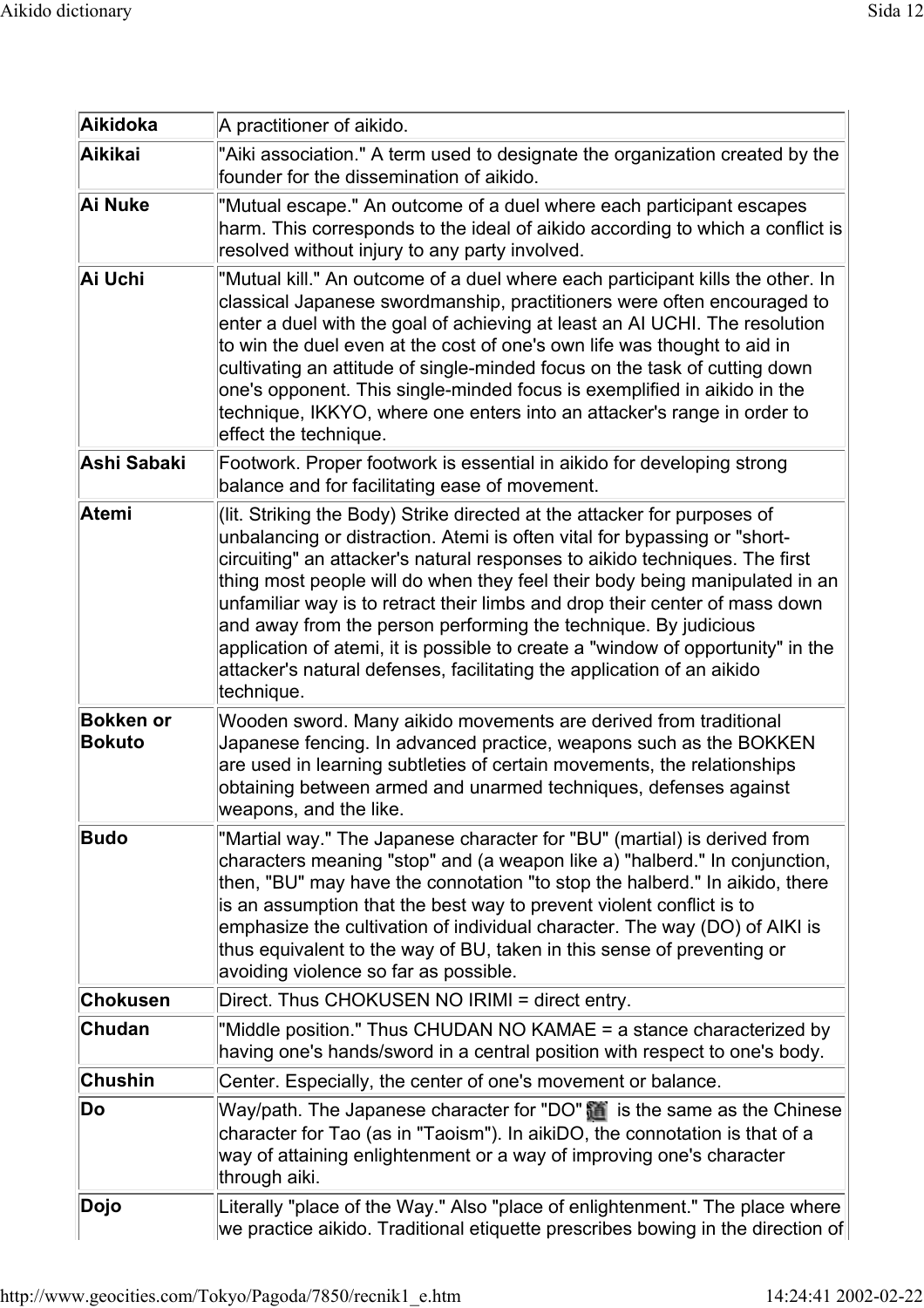|                              | the shrine (KAMIZA) or the designated front of the dojo (SHOMEN)<br>whenever entering or leaving the dojo.                                                                                                                                                                                                                                                                                                                                                                                                                                                                                                                                                                     |
|------------------------------|--------------------------------------------------------------------------------------------------------------------------------------------------------------------------------------------------------------------------------------------------------------------------------------------------------------------------------------------------------------------------------------------------------------------------------------------------------------------------------------------------------------------------------------------------------------------------------------------------------------------------------------------------------------------------------|
| Dojo Cho                     | The head of the dojo. A title. Currently, Moriteru Ueshiba (grandson of the<br>founder) is DOJO CHO at World Aikido Headquarters ("HOMBU DOJO") in<br>Tokyo, Japan.                                                                                                                                                                                                                                                                                                                                                                                                                                                                                                            |
| Domo Arigato<br>Gozaimashita | Japanese for "thank you very much." At the end of each class, it is proper<br>to bow and thank the instructor and those with whom you've trained.                                                                                                                                                                                                                                                                                                                                                                                                                                                                                                                              |
| Doshu                        | Head of the way (currently Kisshomaru Ueshiba, son of aikido's founder,<br>Morihei Ueshiba). The highest official authority in IAF aikido.                                                                                                                                                                                                                                                                                                                                                                                                                                                                                                                                     |
| <b>Fudo Shin</b>             | "Immovable mind." A state of mental equanimity or imperturbability. The<br>mind, in this state, is calm and undistracted (metaphorically, therefore,<br>"immovable"). FUDO MYO is a Buddhist guardian deity who carries a sword<br>in one hand (to destroy enemies of the Buddhist doctrine), and a rope in the<br>other (to rescue sentient beings from the pit of delusion, or from Buddhist<br>hell-states). He therefore embodies the two-fold Buddhist ideal of wisdom<br>(the sword) and compassion (the rope). To cultivate FUDO SHIN is thus to<br>cultivate a mind which can accomodate itself to changing circumstances<br>without compromise of ethical principles. |
| Fukushidoin                  | A formal title whose connotation is something approximating "assistant<br>linstructor."                                                                                                                                                                                                                                                                                                                                                                                                                                                                                                                                                                                        |
| Furi Kaburi                  | Sword-raising movement. This movement in found especially in IKKYO,<br>IRIMI-NAGE, and SHIHO-NAGE.                                                                                                                                                                                                                                                                                                                                                                                                                                                                                                                                                                             |
| Gedan                        | Lower position. GEDAN NO KAMAE is thus a stance with the hands or a<br>weapon held in a lower position.                                                                                                                                                                                                                                                                                                                                                                                                                                                                                                                                                                        |
| Gi/Dogi/Keiko<br>Gi          | Training costume. Either judo-style or karate-style GI are acceptable in<br>most DOJO, but they must be white and cotton. (No black satin GI with<br>embroidered dragons. Please.)                                                                                                                                                                                                                                                                                                                                                                                                                                                                                             |
| Hakama                       | Divided skirt usually worn by black-belt ranks. In some DOJO, the HAKAMA<br>is also worn by women of all ranks, and in some DOJO by all practitioners.                                                                                                                                                                                                                                                                                                                                                                                                                                                                                                                         |
| $H$ ara                      | One's center of mass, located about 2" below the navel. Traditionally this<br>was thought to be the location of the spirit/mind/(source of KI). Aikido<br>techniques should be executed as much as possible from or through one's<br>HARA.                                                                                                                                                                                                                                                                                                                                                                                                                                     |
| Hasso no<br>Kamae            | "Figure-eight" stance. The figure eight does not correspond to the arabic<br>numeral "8", but rather to the Chinese/Japanese character which looks<br>more like the roof of a house. In HASSO NO KAMAE, the sword is held up<br>beside one's head, so that the elbows spread down and out from the sword<br>in a pattern resembling this figure-eight character.                                                                                                                                                                                                                                                                                                               |
| Henka Waza                   | Varied technique. Especially beginning one technique and changing to<br>another in mid-execution. Ex. beginning IKKYO but changing to IRIMI-<br>NAGE.                                                                                                                                                                                                                                                                                                                                                                                                                                                                                                                          |
| Hombu Dojo                   | A term used to refer to the central dojo of an organization. Thus this usually<br>designates Aikido World Headquarters. (see Aikikai) Hombu dojo page                                                                                                                                                                                                                                                                                                                                                                                                                                                                                                                          |
| Jinja                        | A (shinto) shrine. There is an AIKI JINJA located in Iwama, Ibaraki<br>prefecture, Japan.                                                                                                                                                                                                                                                                                                                                                                                                                                                                                                                                                                                      |
| Jiyu Waza                    | Free-style practice of techniques. This usually involves more than one                                                                                                                                                                                                                                                                                                                                                                                                                                                                                                                                                                                                         |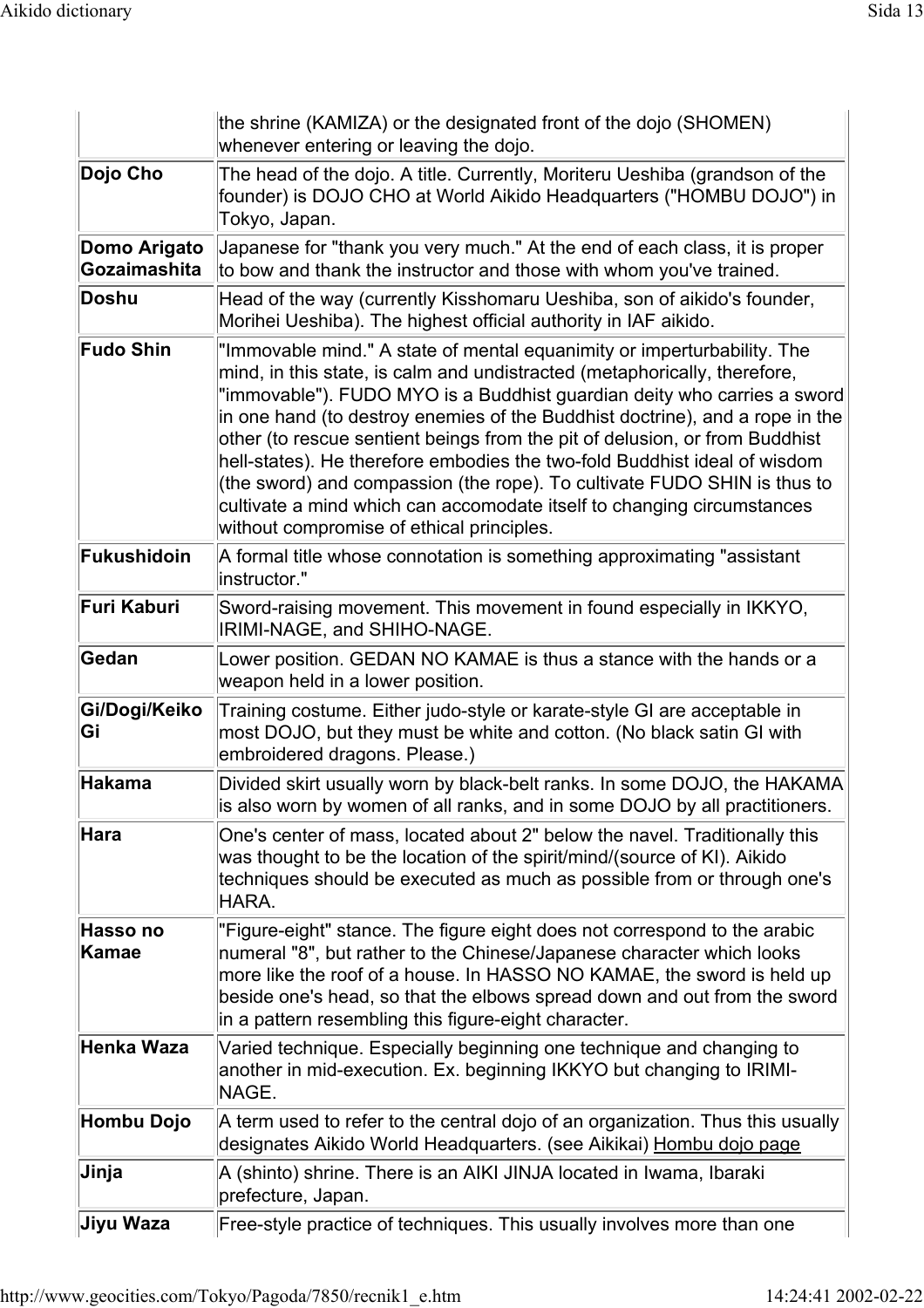|                  | attacker who may attack NAGE in any way desired.                                                                                                                                                                                                                                                                                                                                                                                                                                                                                                                                                                                                                                                                                                                                                                                                                                                                                                |
|------------------|-------------------------------------------------------------------------------------------------------------------------------------------------------------------------------------------------------------------------------------------------------------------------------------------------------------------------------------------------------------------------------------------------------------------------------------------------------------------------------------------------------------------------------------------------------------------------------------------------------------------------------------------------------------------------------------------------------------------------------------------------------------------------------------------------------------------------------------------------------------------------------------------------------------------------------------------------|
| Jo               | Wooden staff about 4'-5' ("127 cm) in length. The JO originated as a<br>walking stick. It is unclear how it became incorporated into aikido. Many JO<br>movements come from traditional Japanese spear- fighting, others may<br>have come from jo-jutsu, but many seem to have been innovated by the<br>founder. The JO is usually used in advanced practice.                                                                                                                                                                                                                                                                                                                                                                                                                                                                                                                                                                                   |
| Jodan            | Upper position. JODAN NO KAMAE is thus a stance with the hands or a<br>weapon held in a high position.                                                                                                                                                                                                                                                                                                                                                                                                                                                                                                                                                                                                                                                                                                                                                                                                                                          |
| Kaeshi Waza      | Technique reversal. (UKE becomes NAGE and vice- versa). This is usually<br>a very advanced form of practice. KAESHI WAZA practice helps to instill a<br>sensitivity to shifts in resistance or direction in the movements of one's<br>partner. Training so as to anticipate and prevent the application of KAESHI<br>WAZA against one's own techniques greatly sharpens aikido skills.                                                                                                                                                                                                                                                                                                                                                                                                                                                                                                                                                          |
| Kaiso            | A title. The founder of aikido (i.e., Morihei Ueshiba).                                                                                                                                                                                                                                                                                                                                                                                                                                                                                                                                                                                                                                                                                                                                                                                                                                                                                         |
| Kamae            | A posture or stance either with or without a weapon. KAMAE may also<br>connote proper distance (MA AI) with respect to one's partner. Although<br>"KAMAE" generally refers to a physical stance, there is an important prallel<br>in aikido between one's physical and one's psychological bearing. Adopting<br>a strong physical stance helps to promote the correlative adoption of a<br>strong psychological attitude. It is important to try so far as possible to<br>maintain a positive and strong mental bearing in aikido.                                                                                                                                                                                                                                                                                                                                                                                                              |
| Kami             | A divinity, living force, or spirit. According to SHINTO, the natural world is<br>full of KAMI, which are often sensitive or responsive to the actions of<br>human beings.                                                                                                                                                                                                                                                                                                                                                                                                                                                                                                                                                                                                                                                                                                                                                                      |
| Kamiza           | A small shrine, especially in an aikido, generally located the the front of the<br>dojo, and often housing a picture of the founder, or some calligraphy. One<br>generally bows in the direction of the KAMIZA when entering or leaving the<br>dojo, or the mat.                                                                                                                                                                                                                                                                                                                                                                                                                                                                                                                                                                                                                                                                                |
| Kansetsu<br>Waza | Joint manipulation techniques.                                                                                                                                                                                                                                                                                                                                                                                                                                                                                                                                                                                                                                                                                                                                                                                                                                                                                                                  |
| Kata             | A "form" or prescribed pattern of movement, especially with the JO in<br>aikido. (But also "shoulder.")                                                                                                                                                                                                                                                                                                                                                                                                                                                                                                                                                                                                                                                                                                                                                                                                                                         |
| Katame waza      | "Hold-down" (pinning) techniques.                                                                                                                                                                                                                                                                                                                                                                                                                                                                                                                                                                                                                                                                                                                                                                                                                                                                                                               |
| Katana           | What is vulgarly called a "samurai sword."                                                                                                                                                                                                                                                                                                                                                                                                                                                                                                                                                                                                                                                                                                                                                                                                                                                                                                      |
| Katsu Jinken     | The sword that saves life." As Japanese swordsmanship became more<br>and more influenced by Buddhism (especially Zen Buddhism) and Taoism,<br>practitioners became increasingly interested in incorporating ethical<br>principles into their discipline. The consumate master of sworsmanship,<br>according to some such practitioners, should be able not only to use the<br>sword to kill, but also to save life. The concept of KATSU JIN KEN found<br>some explicit application in the development of techniques which would use<br>non-cutting parts of the sword to strike or control one's opponent, rather<br>than to kill him/her. The influence of some of these techniques can<br>sometimes be seen in aikido. Other techniques were developed by which<br>an unarmed person (or a person unwilling to draw a weapon) could disarm<br>an attacker. These techniques are frequently practiced in aikido. (see<br><b>SETSU NIN TO)</b> |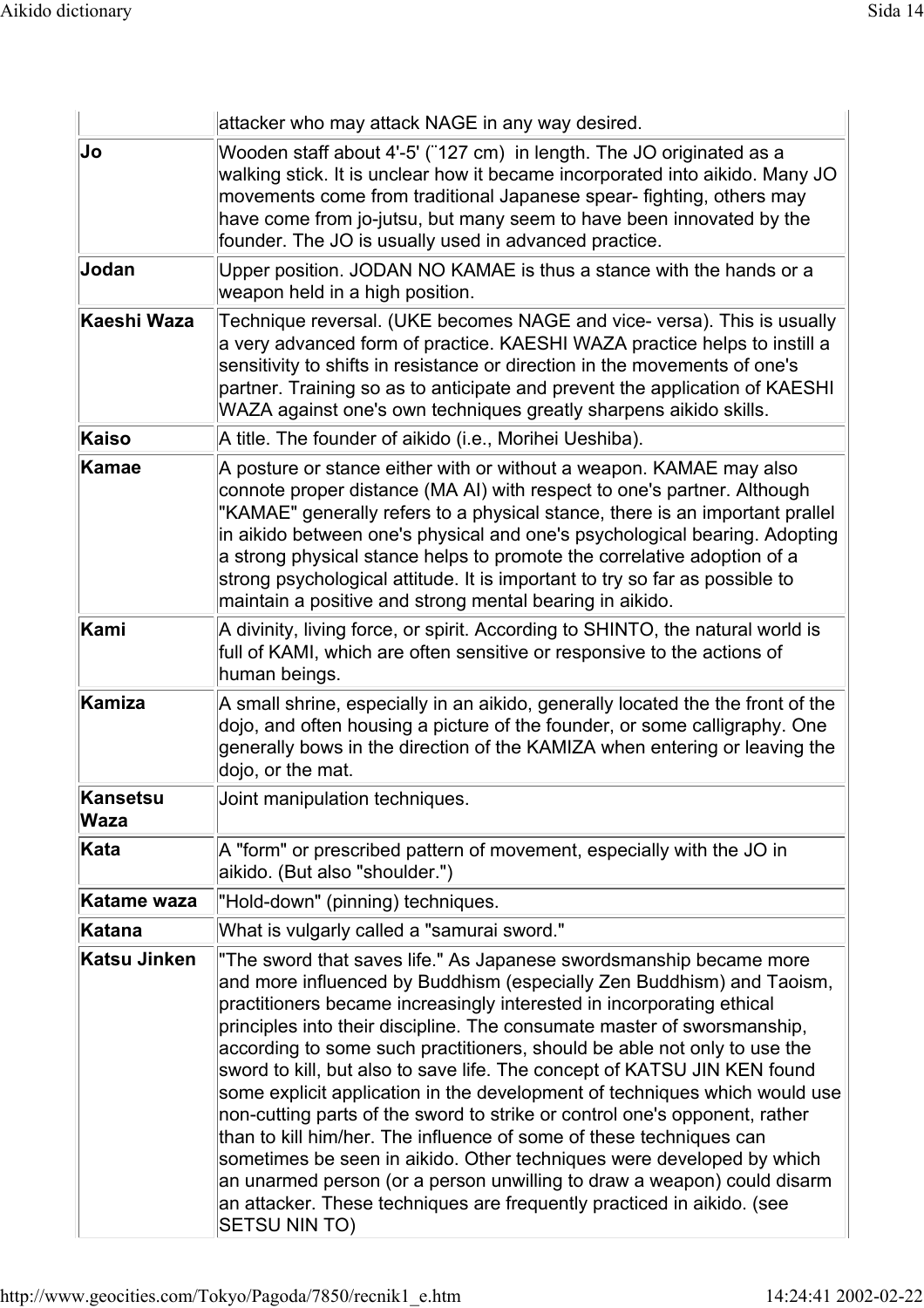| <b>Keiko</b>  | Training. The only secret to success in aikido.                                                                                                                                                                                                                                                                                                                                                                                                                                                                                                                                                                                                                                                                                                                                                                                                                                                                                                                                                                                                                                                                                                                                                                                                                                                                                                                                                                                     |
|---------------|-------------------------------------------------------------------------------------------------------------------------------------------------------------------------------------------------------------------------------------------------------------------------------------------------------------------------------------------------------------------------------------------------------------------------------------------------------------------------------------------------------------------------------------------------------------------------------------------------------------------------------------------------------------------------------------------------------------------------------------------------------------------------------------------------------------------------------------------------------------------------------------------------------------------------------------------------------------------------------------------------------------------------------------------------------------------------------------------------------------------------------------------------------------------------------------------------------------------------------------------------------------------------------------------------------------------------------------------------------------------------------------------------------------------------------------|
| Ken           | Sword.                                                                                                                                                                                                                                                                                                                                                                                                                                                                                                                                                                                                                                                                                                                                                                                                                                                                                                                                                                                                                                                                                                                                                                                                                                                                                                                                                                                                                              |
| <b>Kensho</b> | Enlightenment. (see MOKUSO and SATORI)                                                                                                                                                                                                                                                                                                                                                                                                                                                                                                                                                                                                                                                                                                                                                                                                                                                                                                                                                                                                                                                                                                                                                                                                                                                                                                                                                                                              |
| Ki            | Mind. Spirit. Energy. Vital-force. Intention. (Chinese = chi) $\frac{1}{200}$ For many<br>Aikidoka, the primary goal of training in aikido is to learn how to "extend"<br>KI, or to learn how to control or redirect the KI of others. There are both<br>"realist" and anti-realist interpretations of KI. The KI-realist takes KI to be,<br>literally, a kind of "stuff," "energy," or life-force which flows within the body.<br>Developing or increasing one's own KI, according to the KI- realist, thus<br>confers upon the aikidoka greater power and control over his/her own body,<br>and may also have the added benefits of improved health and longevity.<br>According to the KI-anti-realist, KI is a concept which covers a wide range<br>of psycho-physical phenomena, but which does not denote any objectively<br>existing "energy" or "stuff." The KI-anti-realist believes, for example, that to<br>"extend KI" is just to adopt a certain kind of positive psychological<br>disposition and to correlate that psychological dispositon with just the right<br>combination of balance, relaxation, and judicious application of physical<br>force. Since the description "extend KI" is somewhat more manageable, the<br>concept of KI has a class of well-defined uses for the KI-anti-realist, but<br>does not carry with it any ontological commitments beyond the scope of<br>mainstream scientific theories. |
| Kiai          | A shout delivered for the purpose of focussing all of one's energy into a<br>single movement. Even when audible KIAI are absent, one should try to<br>preserve the feeling of KIAI at certain crucial points within aikido<br>techniques.                                                                                                                                                                                                                                                                                                                                                                                                                                                                                                                                                                                                                                                                                                                                                                                                                                                                                                                                                                                                                                                                                                                                                                                           |
| Kihon         | (Something which is) fundamental. There are often many seemingly very<br>different ways of performing the same technique in aikido. To see beneath<br>the surface features of the technique and grasp the core common is to<br>comprehend the KIHON.                                                                                                                                                                                                                                                                                                                                                                                                                                                                                                                                                                                                                                                                                                                                                                                                                                                                                                                                                                                                                                                                                                                                                                                |
| Ki Musubi     | KI NO MUSUBI = Literally "knotting/tying-up KI". The act/process of<br>matching one's partner's movement/intention at its inception, and<br>maintaining a connection to one's partner throughout the application of an<br>aikido technique. Proper KI MUSUBI requires a mind that is clear, flexible,<br>and attentive. (see SETSUZOKU)                                                                                                                                                                                                                                                                                                                                                                                                                                                                                                                                                                                                                                                                                                                                                                                                                                                                                                                                                                                                                                                                                             |
| Kohai         | A student junior to oneself.                                                                                                                                                                                                                                                                                                                                                                                                                                                                                                                                                                                                                                                                                                                                                                                                                                                                                                                                                                                                                                                                                                                                                                                                                                                                                                                                                                                                        |
| <b>Kokoro</b> | "Heart or mind." Japanese folk psychology does not distinguish clearly<br>between the seat of intellect and the seat of emotion as does Western folk<br>psychology.                                                                                                                                                                                                                                                                                                                                                                                                                                                                                                                                                                                                                                                                                                                                                                                                                                                                                                                                                                                                                                                                                                                                                                                                                                                                 |
| <b>Kokyu</b>  | Breath. Part of aikido is the development of "KOKYU RYOKU", or "breath<br>power." This is the coordination of breath with movement. A prosaic<br>example: When lifting a heavy object, it is generally easier when breathing<br>out. Also breath control may facilitate greater concentration and the<br>elimination of stress. In many traditional forms of meditation, focus on the<br>breath is used as a method for developing heightened concentration or<br>mental equanimity. This is also the case in aikido. A number of exercises in<br>aikido are called "KOKYU HO," or "breath exercises." These exercises are<br>meant to help one develop KOKYU RYOKU.                                                                                                                                                                                                                                                                                                                                                                                                                                                                                                                                                                                                                                                                                                                                                                |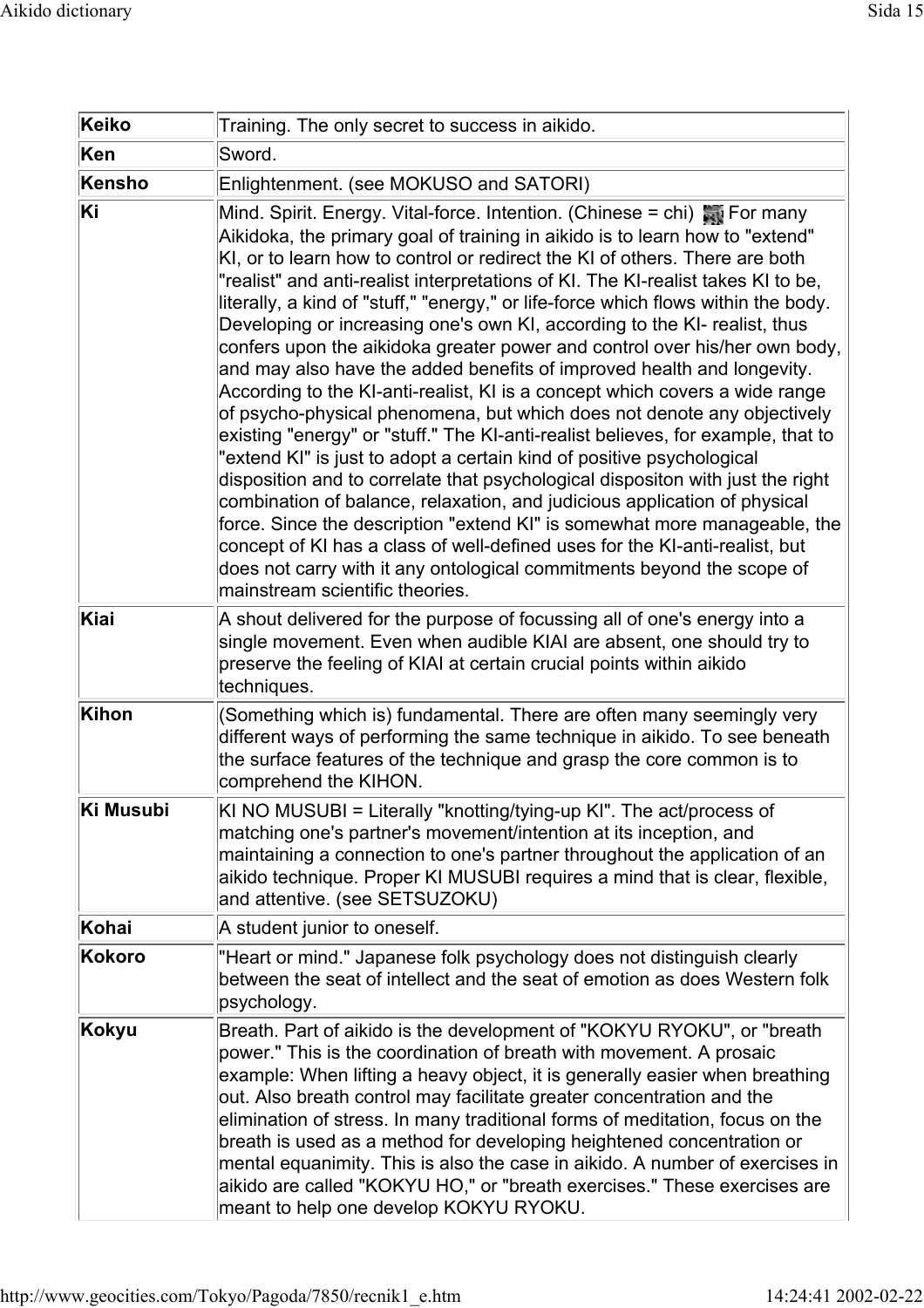| Kotodama         | A practice of intoning various sounds (phonetic components of the<br>Japanese language) for the purpose of producing mystical states. The<br>founder of aikido was greatly interested in Shinto and Neo-shinto mystical<br>practices, and he incorporated a number of them into his personal aikido<br>practice.                                                                                                                                                                                                                                                                                                                                                                                                                                                                                                      |
|------------------|-----------------------------------------------------------------------------------------------------------------------------------------------------------------------------------------------------------------------------------------------------------------------------------------------------------------------------------------------------------------------------------------------------------------------------------------------------------------------------------------------------------------------------------------------------------------------------------------------------------------------------------------------------------------------------------------------------------------------------------------------------------------------------------------------------------------------|
| Ku               | Emptiness. According to Buddhism, the fundamental character of things is<br>absence (or emptiness) of individual unchanging essences. The realization<br>of the essencelessness of things is what permits the cultivation of<br>psychological non-attachment, and thus cognitive equanimity. The direct<br>realization of (or experience of insight into) emptiness is enlightenment.<br>This shows up in aikido in the ideal of developing a state of cognitive<br>openness, permiting one to respond immediately and intuitively to changing<br>circumstances (see MOKUSO).                                                                                                                                                                                                                                         |
| Kumijo           | JO matching exercise (partner practice).                                                                                                                                                                                                                                                                                                                                                                                                                                                                                                                                                                                                                                                                                                                                                                              |
| <b>Kumitachi</b> | Sword matching exercise (partner practice).                                                                                                                                                                                                                                                                                                                                                                                                                                                                                                                                                                                                                                                                                                                                                                           |
| Kuzushi          | The principle of destroying one's partner's balance. In aikido, a technique<br>cannot be properly applied unless one first unbalances one's partner. To<br>achieve proper KUZUSHI, in aikido, one should rely primarily on position<br>and timing, rather than merely on physical force.                                                                                                                                                                                                                                                                                                                                                                                                                                                                                                                              |
| Kyu              | White belt rank. (Or any rank below SHODAN)                                                                                                                                                                                                                                                                                                                                                                                                                                                                                                                                                                                                                                                                                                                                                                           |
| Ma Ai            | Proper distancing or timing with respect to one's partner. Since aikido<br>techniques always vary according to circumstances, it is important to<br>understand how differences in initial position affect the timing and<br>application of techniques.                                                                                                                                                                                                                                                                                                                                                                                                                                                                                                                                                                |
| Mae              | Front. Thus MAE UKEMI = "forward fall/roll".                                                                                                                                                                                                                                                                                                                                                                                                                                                                                                                                                                                                                                                                                                                                                                          |
| <b>Masakatsu</b> | "True victory." (see AGATSU and KACHIHAYABI)                                                                                                                                                                                                                                                                                                                                                                                                                                                                                                                                                                                                                                                                                                                                                                          |
| Migi             | Right.                                                                                                                                                                                                                                                                                                                                                                                                                                                                                                                                                                                                                                                                                                                                                                                                                |
| Misogi           | Ritual purification. Aikido training may be looked upon as a means of<br>purifying oneself; eliminating defiling characteristics from one's mind or<br>personality. Although there are some specific exercises for MISOGI<br>practice, such as breathing exercises, in point of fact, every aspect of aikido<br>training may be looked upon as MISOGI. This, however, is a matter of one's<br>attitude or approach to training, rather than an objective feature of the<br>training itself.                                                                                                                                                                                                                                                                                                                           |
| <b>Mokuso</b>    | Meditation. Practice often begins or ends with a brief period of meditation.<br>The purpose of meditation is to clear one's mind and to develop cognitive<br>equanimity. Perhaps more importantly, meditation is an opportunity to<br>become aware of conditioned patterns of thought and behavior so that such<br>patterns can be modified, eliminated or more efficiently put to use. In<br>addition, meditation may occasion experiences of insight into various<br>aspects of aikido (or, if one accepts certain buddhist claims, into the very<br>structure of reality). Ideally, the sort of cognitive awareness and focus that<br>one cultivates in meditation should carry over into the rest of one's practice,<br>so that the distinction between the "meditative mind" and the "normal mind"<br>collapses. |
| Mudansha         | Students without black-belt ranking.                                                                                                                                                                                                                                                                                                                                                                                                                                                                                                                                                                                                                                                                                                                                                                                  |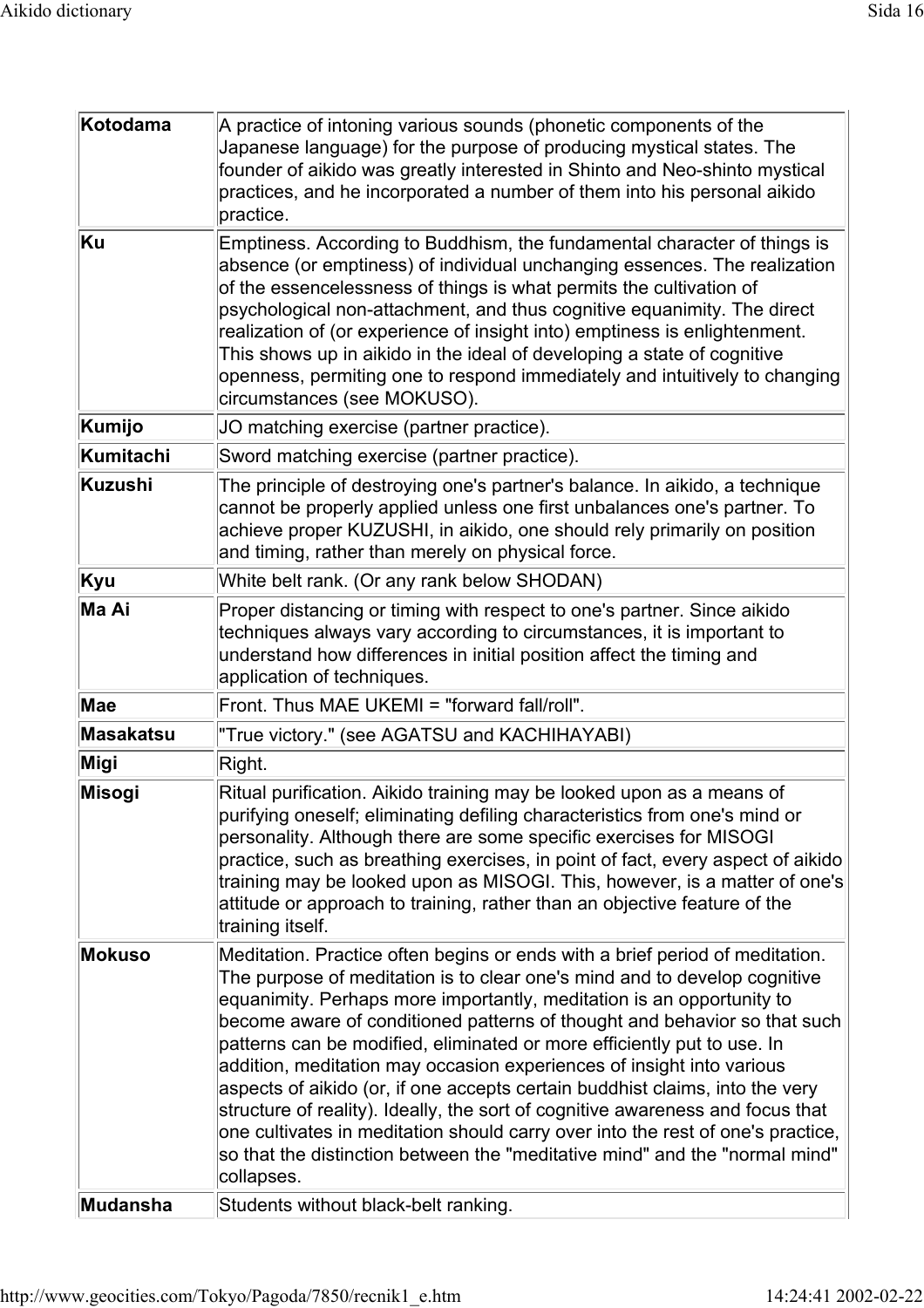| Mushin            | Literally "no mind". A state of cognitive awareness characterized by the<br>absence of discursive thought. A state of mind in which the mind acts/<br>reacts without hypostatization of concepts. MUSHIN is often erroneously<br>taken to be a state of mere spontaneity. Although spontaneity is a feature of<br>MUSHIN, it is not straightforwardly identical with it. It might be said that<br>when in a state of MUSHIN, one is free to use concepts and distinctions<br>without being used by them.                                                                                                                                           |
|-------------------|----------------------------------------------------------------------------------------------------------------------------------------------------------------------------------------------------------------------------------------------------------------------------------------------------------------------------------------------------------------------------------------------------------------------------------------------------------------------------------------------------------------------------------------------------------------------------------------------------------------------------------------------------|
| Nagare            | Flowing. One goal of aikido practice is to learn not to oppose physical force<br>with physical force. Rather, one strives to flow along with physical force,<br>redirecting it to one's advantage.                                                                                                                                                                                                                                                                                                                                                                                                                                                 |
| Omotokyo          | One of the so-called "new-religions" of Japan. OMOTOKYO is a syncretic<br>amalgam of Shintoism, Neo-Shinto mysticism, Christianity, and Japanese<br>folk religion. The founder of aikido was a devotee of OMOTOKYO, and<br>incorporated some elements from it into his aikido practice. The founder<br>insisted, however, that one need not be a devotee of OMOTOKYO in order<br>to study aikido or to comprehend aikido's purpose.                                                                                                                                                                                                                |
| Onegai<br>shimasu | "I welcome you to train with me," or literally, "I make a request." This is said<br>to one's partner when initiating practice.                                                                                                                                                                                                                                                                                                                                                                                                                                                                                                                     |
| Osae waza         | Pinning techniques.                                                                                                                                                                                                                                                                                                                                                                                                                                                                                                                                                                                                                                |
| O-sensei          | Literally, "Great Teacher," i.e., Morihei Ueshiba, the founder of aikido.                                                                                                                                                                                                                                                                                                                                                                                                                                                                                                                                                                          |
| Randori           | Free-style "all-out" training. Sometimes used as a synonym for JIYU WAZA.<br>Although aikido techniques are usually practiced with a single partner, it is<br>important to keep in mind the possibility that one may be attacked by<br>multiple aggressors. Many of the body movements of aikido (TAI SABAKI)<br>are meant to facilitate defense against multiple attackers.                                                                                                                                                                                                                                                                       |
| Reigi             | Ettiquette. Observance of proper ettiquette at all times (but especially<br>observance of proper DOJO ettiquette) is as much a part of one's training<br>as the practice of techniques. Observation of ettiquette indicates one's<br>sincerety, one's willingness to learn, and one's recognition of the rights and<br>interests of others.                                                                                                                                                                                                                                                                                                        |
| Satori            | Enlightenment. In Buddhism, enlightenment is characterized by a direct<br>realization or apprehension of the absence of unchanging essences behind<br>phenomena. Rather, phenomena are seen to be empty of such essences --<br>phenomena exist in thoroughgoing interdependence (ENGI). As<br>characterized by the founder of aikido, enlightenment consists in realizing a<br>fundamental unity between oneself and the (principles governing) the<br>universe. The most important ethical principle the aikidoist should gain<br>insight into is that one should cultivate a spirit of loving protection for all<br>things. (see KU and SHINNYO) |
| <b>Sensei</b>     | Teacher. It is usually considered proper to address the instructor during<br>practice as "Sensei" rather than by his/her name. If the instructor is a<br>permanent instructor for one's DOJO or for an organization, it is proper to<br>address him/her as "Sensei" off the mat as well.                                                                                                                                                                                                                                                                                                                                                           |
| Seiza             | Sitting on one's knees. Sitting this way requires acclimatization, but<br>provides both a stable base and greater ease of movement than sitting<br>cross-legged.                                                                                                                                                                                                                                                                                                                                                                                                                                                                                   |
| Sempai            | A student senior to oneself.                                                                                                                                                                                                                                                                                                                                                                                                                                                                                                                                                                                                                       |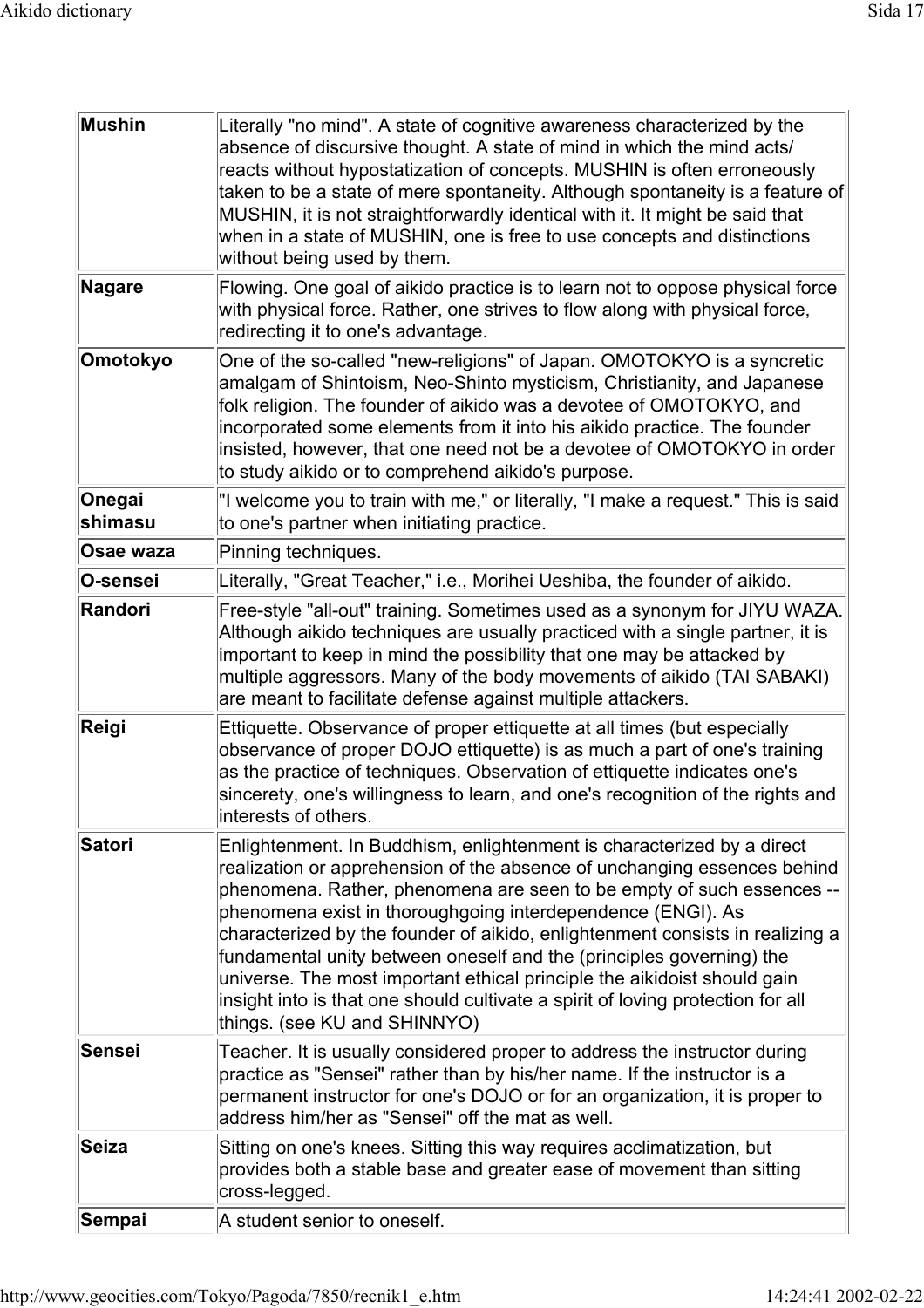| Shidoin             | A formal title meaning, approximately, "instructor."                                                                                                                                                                                                                                                                                                                                                                                                                                                                                                                     |
|---------------------|--------------------------------------------------------------------------------------------------------------------------------------------------------------------------------------------------------------------------------------------------------------------------------------------------------------------------------------------------------------------------------------------------------------------------------------------------------------------------------------------------------------------------------------------------------------------------|
| <b>Shihan</b>       | A formal title meaning, approximately, "master instructor." A "teacher of<br>teachers."                                                                                                                                                                                                                                                                                                                                                                                                                                                                                  |
| Shim bu fu<br>satsu | "HEAVENLY LOVE DOES NOT KILL" Go to [O]                                                                                                                                                                                                                                                                                                                                                                                                                                                                                                                                  |
| Shikaku             | Literally "dead angle." A position relative to one's partner where it is difficult<br>for him/her to (continue to) attack, and from which it is relatively easy to<br>control one's partner's balance and movement. The first phase of an aikido<br>technique is often to establish SHIKAKU.                                                                                                                                                                                                                                                                             |
| Shikko              | Samurai walking ("knee walking"). Shikko is very important for developing a<br>strong awareness of one's center of mass (HARA). It also develops<br>strength in one's hips and legs.                                                                                                                                                                                                                                                                                                                                                                                     |
| Shinnyo             | "Thusness" or "suchness." A term commonly used in Buddhist philosophy<br>(and especially in Zen Buddhism) to denote the character of things as they<br>are experienced without filtering the experiences through an overt<br>conceptual framework. There is some question whether "pure"<br>uninterpreted experience (independent of all conceptualization/<br>categorization) is possible given the neurological/cognitive makeup of<br>human beings. However, SHINNYO can also be taken to signify experience<br>of things as empty of individual essences (see "KU"). |
| <b>Shinto</b>       | "The way of the gods." The indigenous religion of Japan. The founder of<br>aikido was deeply influenced by OMOTOKYO, a religion largely grounded<br>in SHINTO mysticism. (see KAMI)                                                                                                                                                                                                                                                                                                                                                                                      |
| Suburi              | Basic JO or BOKKEN practice in striking and thrusting.                                                                                                                                                                                                                                                                                                                                                                                                                                                                                                                   |
| Sukashiwaza         | Techniques performed without allowing the attacker to complete a grab or<br>to initiate a strike. Ideally, one should be sensitive enough to the posture<br>and movements of an attacker (or would-be attacker) that the attack is<br>neutralized before it is fully executed. A great deal of both physical and<br>cognitive training is required in order to attain this ideal.                                                                                                                                                                                        |
| Suki                |                                                                                                                                                                                                                                                                                                                                                                                                                                                                                                                                                                          |
|                     | An opening or gap where one is vulnerable to attack or application of a<br>technique, or where one's technique is otherwise flawed. SUKI may be<br>either physical or psychological. One goal of training is to be sensitive to<br>SUKI within one's own movement or position, as well as to detect SUKI in<br>the movement or position of one's partner. Ideally, a master of aikido will<br>have developed his/her skill to such an extent that he/she no longer has<br>any true SUKI.                                                                                 |
| Sutemi              | Literally "to throw-away the body." The attitude of abandoning oneself to<br>the execution of a technique (in judo, a class of techniques where one<br>sacrifices one's own balance/position in order to throw one's partner). (See<br>AI UCHI).                                                                                                                                                                                                                                                                                                                         |
| <b>Tachi</b>        | A type of Japanese sword (thus TACHI-TORI = sword-taking). (Also<br>"standing position").                                                                                                                                                                                                                                                                                                                                                                                                                                                                                |
| Tachi Waza          | Standing techniques.                                                                                                                                                                                                                                                                                                                                                                                                                                                                                                                                                     |
| <b>Taijutsu</b>     | "Body arts," i.e., unarmed practice.                                                                                                                                                                                                                                                                                                                                                                                                                                                                                                                                     |
| Tai no henko        | TAI NO TENKAN = Basic blending practice involving turning 180 degrees.                                                                                                                                                                                                                                                                                                                                                                                                                                                                                                   |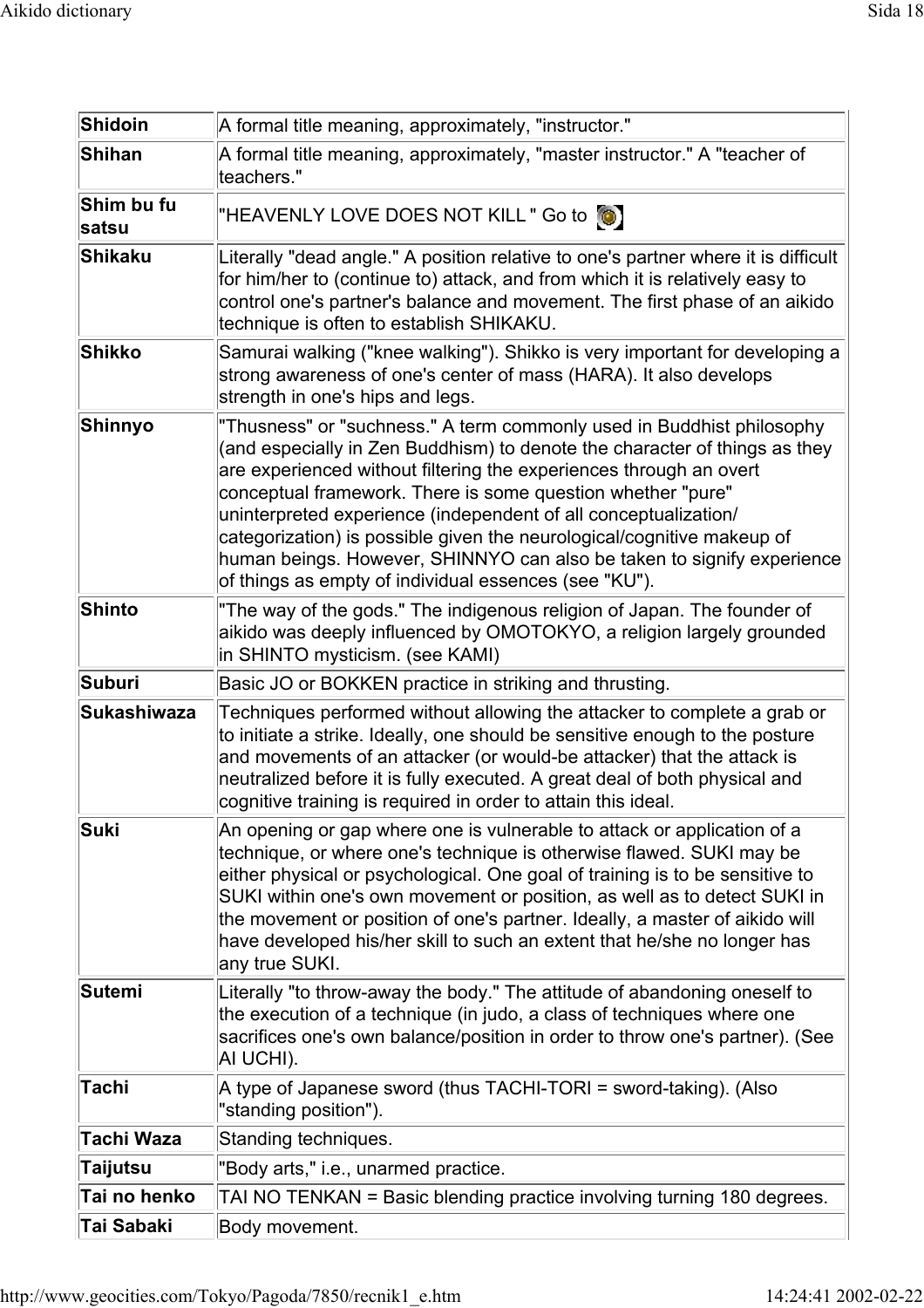|                            | Takemusu Aiki A "slogan" of the founder's meaning "infinitely generative martial art of aiki."<br>Thus, a synonym for aikido. The scope of aikido is not limited only to the<br>standard, named techniques one studies regularly in practice. Rather,<br>these standard techniques serve as repositories of more fundamental<br>principles (KIHON). Once one has internalized the KIHON, it is possible to<br>generate a virtually infinite variety of new aikido techniques in accordance<br>with novel conditions.                                                                                                                                                                                                                                                                                                                                                        |
|----------------------------|-----------------------------------------------------------------------------------------------------------------------------------------------------------------------------------------------------------------------------------------------------------------------------------------------------------------------------------------------------------------------------------------------------------------------------------------------------------------------------------------------------------------------------------------------------------------------------------------------------------------------------------------------------------------------------------------------------------------------------------------------------------------------------------------------------------------------------------------------------------------------------|
| <b>Taninsugake</b>         | Training against multiple attackers, usually from grabbing attacks.                                                                                                                                                                                                                                                                                                                                                                                                                                                                                                                                                                                                                                                                                                                                                                                                         |
| <b>Tanto</b>               | A dagger.                                                                                                                                                                                                                                                                                                                                                                                                                                                                                                                                                                                                                                                                                                                                                                                                                                                                   |
| <b>Tegatana</b>            | "Hand sword", i.e. the edge of the hand. Many aikido movements<br>emphasize extension and alignment "through" one's tegatana. Also, there<br>are important similarities obtaining between aikido sword techniques, and<br>the principles of tegatana application.                                                                                                                                                                                                                                                                                                                                                                                                                                                                                                                                                                                                           |
| <b>Tenkan</b>              | Turning movement, esp. turning the body 180 degrees. (see TAI NO<br><b>TENKAN)</b>                                                                                                                                                                                                                                                                                                                                                                                                                                                                                                                                                                                                                                                                                                                                                                                          |
| <b>Tenshin</b>             | A movement where NAGE retreats 45 degrees away from the attack (esp.<br>to UKE's open side).                                                                                                                                                                                                                                                                                                                                                                                                                                                                                                                                                                                                                                                                                                                                                                                |
| Uchi                       | "Inside." A class of techniques where NAGE moves, especially, inside<br>(under) the attacker's arm(s). (but also a strike, e.g., SHOMEN UCHI)                                                                                                                                                                                                                                                                                                                                                                                                                                                                                                                                                                                                                                                                                                                               |
| Uchi Deshi                 | A live-in student. A student who lives in a dojo and devotes him/herself both<br>to training and to the maintenence of the dojo (and sometimes to personal<br>service to the SENSEI of the dojo).                                                                                                                                                                                                                                                                                                                                                                                                                                                                                                                                                                                                                                                                           |
| Ueshiba<br>Kisshomaru      | The son of the founder of aikido and current aikido DOSHU.                                                                                                                                                                                                                                                                                                                                                                                                                                                                                                                                                                                                                                                                                                                                                                                                                  |
| Ueshiba<br>Morihei         | The founder of aikido. (see O-SENSEI and KAISO).                                                                                                                                                                                                                                                                                                                                                                                                                                                                                                                                                                                                                                                                                                                                                                                                                            |
| Ueshiba<br><b>Moriteru</b> | The grandson of the founder and current DOJOCHO at HOMBU DOJO.                                                                                                                                                                                                                                                                                                                                                                                                                                                                                                                                                                                                                                                                                                                                                                                                              |
| Uke                        | Person being thrown (receiving the technique). At high levels of practice,<br>the distinction between UKE and NAGE becomes blurred. In part, this is<br>because it becomes unclear who initiates the technique, and also because,<br>from a certain perspective, UKE and NAGE are thoroughly interdependent.                                                                                                                                                                                                                                                                                                                                                                                                                                                                                                                                                                |
| Ukemi                      | Literally "receiving [with/through] the body," thus, the art of falling in<br>response to a technique. MAE UKEMI are front roll-falls, USHIRO UKEMI<br>are back roll-falls. Ideally, one should be able to execute UKEMI from any<br>position and in any direction. The development of proper ukemi skills is just<br>as important as the development of throwing skills and is no less deserving<br>of attention and effort. In the course of practicing UKEMI, one has the<br>opportunity to monitor the way one is being moved so as to gain a clearer<br>understanding of the principles of aikido techniques. Just as standard aikido<br>techniques provide strategies for defending against physical attacks, so<br>does UKEMI practice provide strategies for defending against falling (or<br>even against the application of an aikido or aikido-like technique!). |
| Ura                        | "Rear." A class of aikido techniques executed by moving behind the<br>attacker and turning. Sometimes URA techniques are called TENKAN<br>(turning) techniques.                                                                                                                                                                                                                                                                                                                                                                                                                                                                                                                                                                                                                                                                                                             |